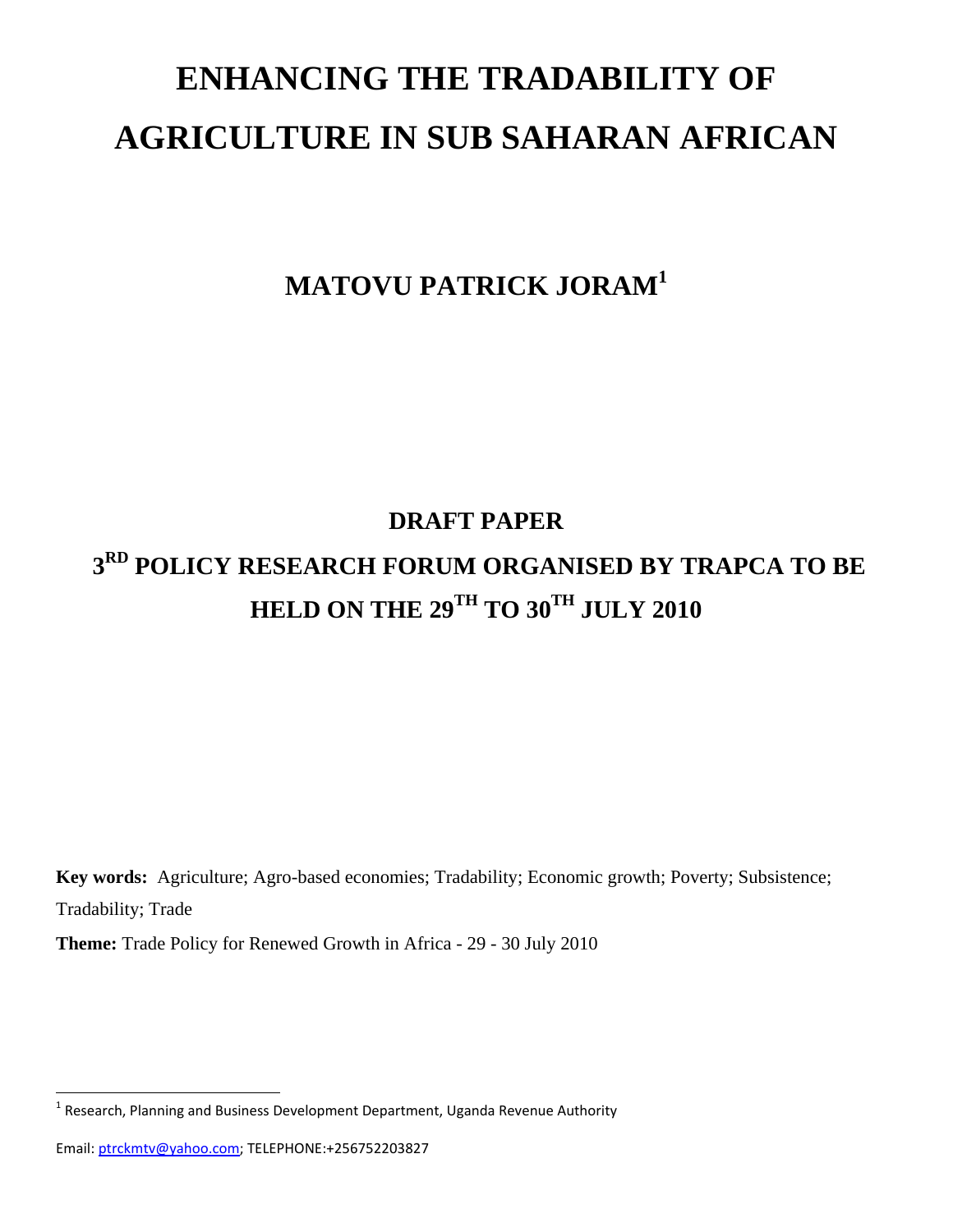#### **ABBREVIATIONS AND ACRONYMS**

| AoA           | <b>Agreement on Agriculture</b>                      |
|---------------|------------------------------------------------------|
| CAP           | Common Agricultural Policy                           |
| CMB           | <b>Coffee Marketing Board</b>                        |
| <b>COMESA</b> | Common Market for East and Southern Africa           |
| EU            | European Union                                       |
| <b>FAO</b>    | Food and Agriculture Organization                    |
| GDP           | <b>Gross Domestic Product</b>                        |
| <b>LDCs</b>   | Low Developed Countries                              |
| <b>LMB</b>    | <b>Lint Marketing Board</b>                          |
| <b>NEPAD</b>  | New Partnership for Africa's Development             |
| <b>ODA</b>    | <b>Official Development Assistance</b>               |
| <b>OECD</b>   | Organization of Economic Cooperation and Development |
| <b>SSA</b>    | Sub Saharan Africa                                   |
| <b>UBOS</b>   | <b>Uganda Bureau of Statistics</b>                   |
| <b>USD</b>    | <b>United States Dollars</b>                         |
| <b>WB</b>     | World Bank                                           |
| <b>WTO</b>    | World Trade Organization                             |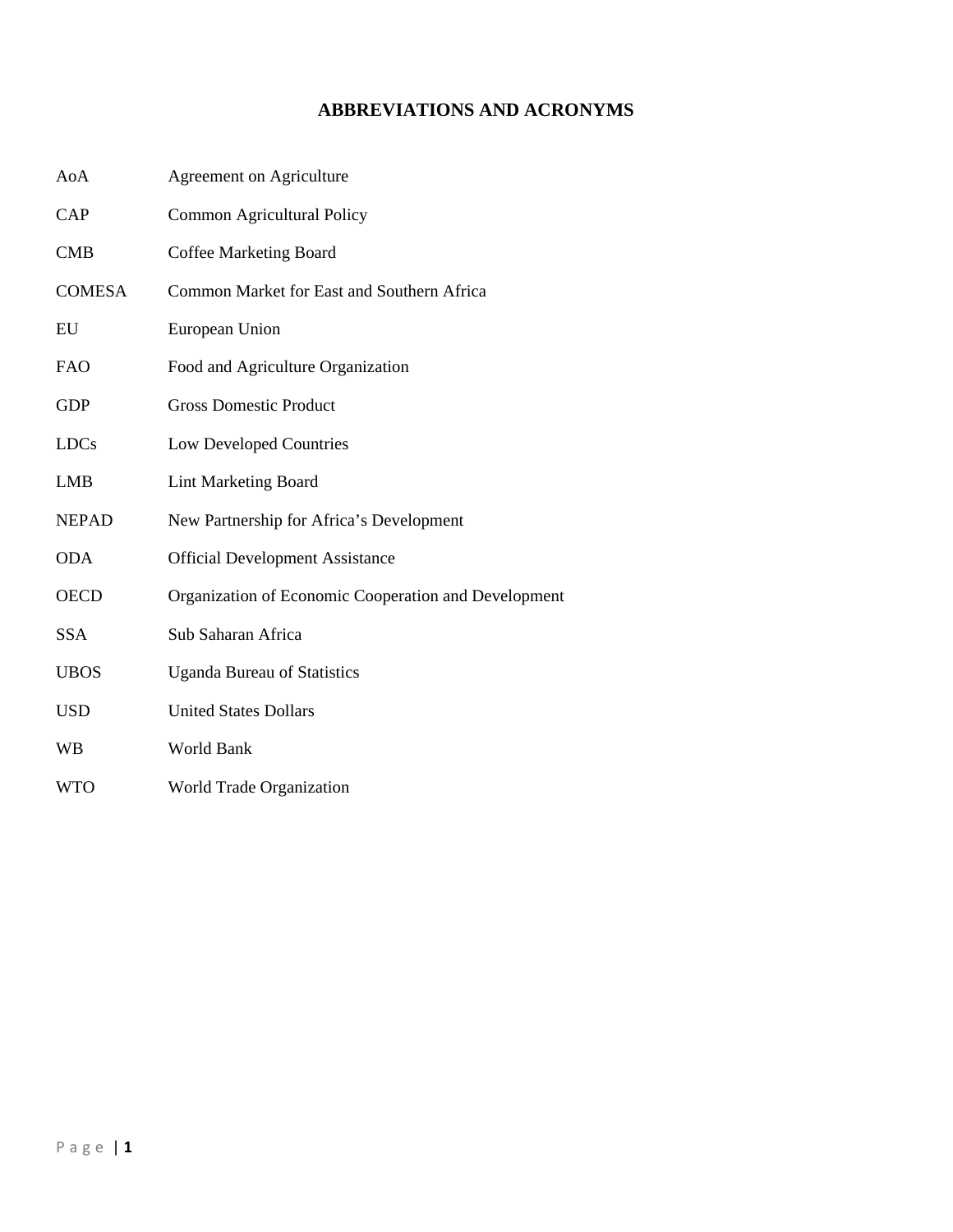#### **ABSTRACT**

Although tradability of agriculture is still low among SSA countries, Agriculture continues to be an integral activity in Sub-Saharan Africa. Agriculture represents 20% to 30% of GDP in Sub-Saharan Africa, 50% of her exports and in some cases, 60% to 90% of the labor force in SSA countries are employed in agriculture.

However, Agriculture in the SSA is carried on subsistence basis, with a precarious growth rate. In most countries, it is yet to reach the sustained 6% annual rate estimated by NEPAD as necessary to meet the Millennium Development Goal of cutting poverty in half by 2015. The OECD however asserts that Africa has the potential to become an agricultural super bloc, if it utilizes its existing potentials like; unlocking the wealth of the savannahs, fully mechanization of agriculture, improved access to credit by farmers and other key factors.

Although current efforts in the SSA region are geared towards structural transformation in industrialization and services, it is unlikely that these efforts will succeed without substantial growth of agriculture. The opportunities for agricultural development through trade exist and form a greater comparative advantage in tradability of agriculture in SSA.

Therefore for agriculture to develop, a renewed emphasis is required on policies and on building appropriate institutions to boost agriculture right from the parent producers to exporting/selling channels, just like it is in leading agricultural producing nations in the world.

In addition; it should be noted that growth is not produced by passive "let the markets work", that is policies that do not include critical public investment and state interventions. Therefore, the major lesson that emerges from country experiences is that for agricultural growth to occur, a number of factors need to be in place which addresses the "handicap" of the rural sector in terms of infrastructure, social services, technology, marketing infrastructure, and seasonal credit availability, along with the building of an appropriate institutional environment.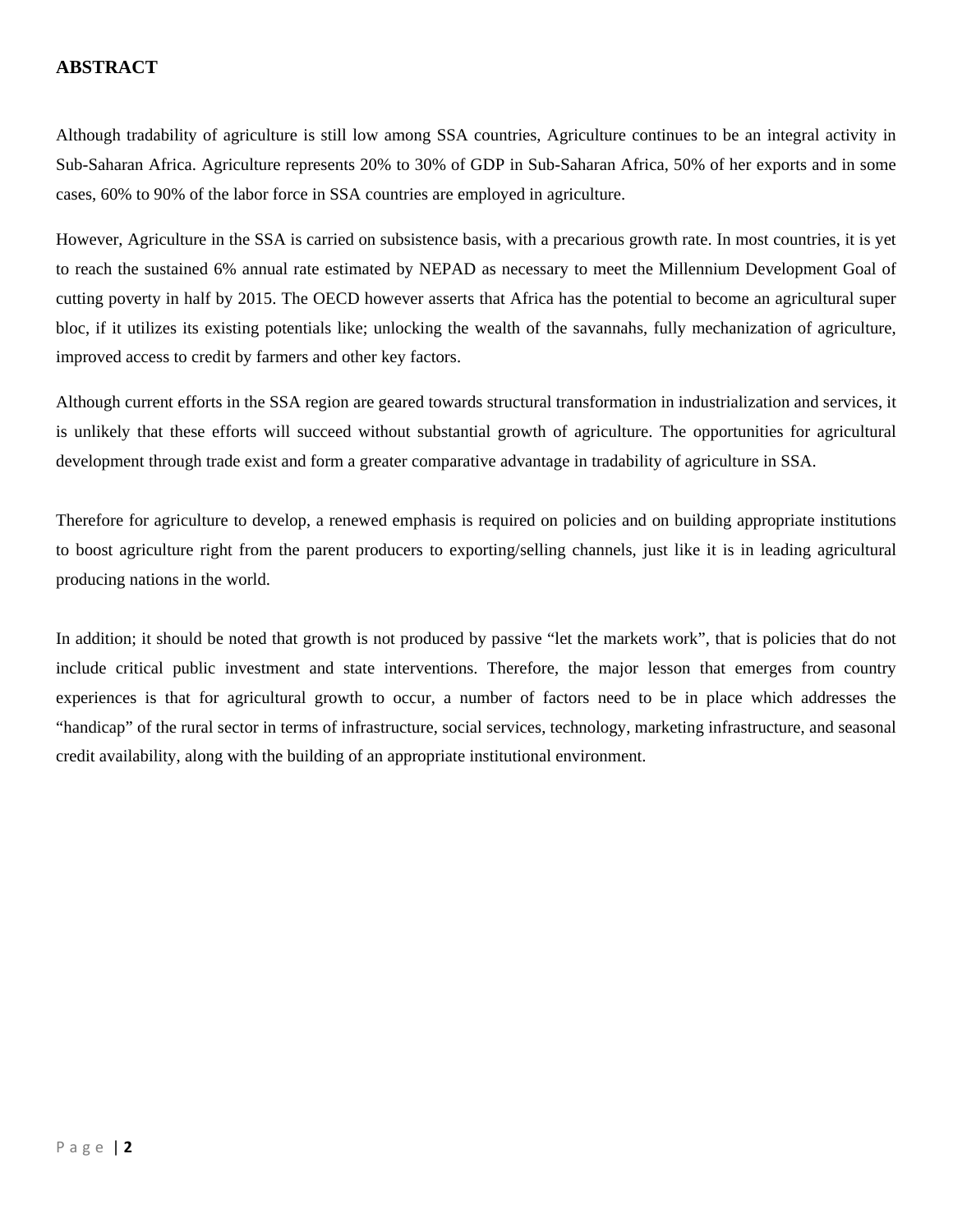### PAPER OUTLINE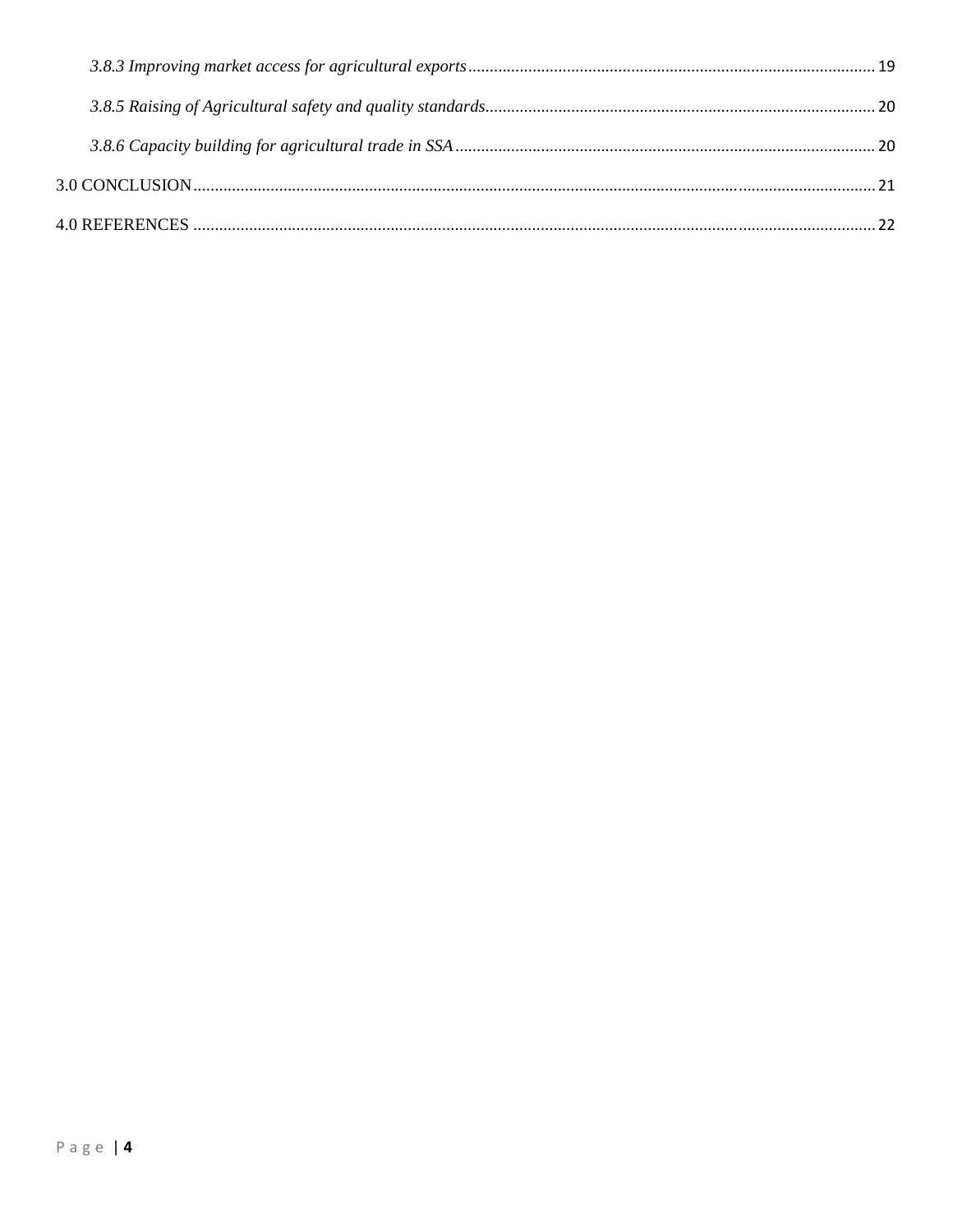#### **1.0 Introduction and Rationale**

**Sub-Saharan Africa** is a geographical term used to describe the area of the African continent which lies south of the Sahara or those African countries that are fully or partially located south of the Sahara including the Sahel Zone. The Sahel is the transitional zone between the Sahara and the tropical savanna (the Sudan region) and forest-savanna mosaic to the south. The Horn of Africa and large areas of Sudan are geographically part of Sub-Saharan Africa, but also part of the Arab world (OECD, 2002).

Below is a list of the countries that are considered to be under the designation of Sub-Saharan Africa.

| Angola                                   | Gabon                       | Niger                 |
|------------------------------------------|-----------------------------|-----------------------|
| Benin                                    | The Gambia                  | Nigeria               |
| <b>Botswana</b>                          | Ghana                       | Rwanda                |
| <b>Burkina Faso</b>                      | Guinea                      | Sao Tome and Principe |
| <b>Burundi</b>                           | Guinea-Bissau               | Senegal               |
| Cameroon                                 | Ivory Coast (Cote d'Ivoire) | Seychelles            |
| Cape Verde                               | Kenya                       | Sierra Leone          |
| Central African Republic                 | Lesotho                     | Somalia               |
| Chad                                     | Liberia                     | South Africa          |
| Congo, Republic of                       | Madagascar                  | Swaziland             |
| Congo, Democratic Republic of The Malawi |                             | Tanzania              |
| Cote d'Ivoire                            | Mali                        | Togo                  |
| Djibouti                                 | Mauritania                  | Uganda                |
| <b>Equatorial Guinea</b>                 | <b>Mauritius</b>            | Zambia                |
| Eritrea                                  | Mozambique                  | Zimbabwe              |
| Ethiopia                                 | Namibia                     |                       |

#### **1.1 Role of Agriculture in Sub Saharan Africa**

Agriculture has always been an integral activity in Sub-Saharan Africa. Sub-Saharan Africa has more variety of grains than anywhere in the world (Nicholas el et 2007). Agriculture represents 20% to 30% of GDP in Sub-Saharan Africa, 50% of her exports and in some countries in the SSA, 60% to 90% of the labor force are employed in agriculture. Most agricultural activity in Sub-Saharan Africa however is subsistence farming.

Despite the fact that agriculture is carried out on Subsistence basis in most SSA countries, the OECD says Africa has the potential to become an agricultural super bloc, if it can unlock the wealth of the savannahs; allowing farmers to access agricultural credit, mechanizing agriculture and other factors. (OECD, 2009)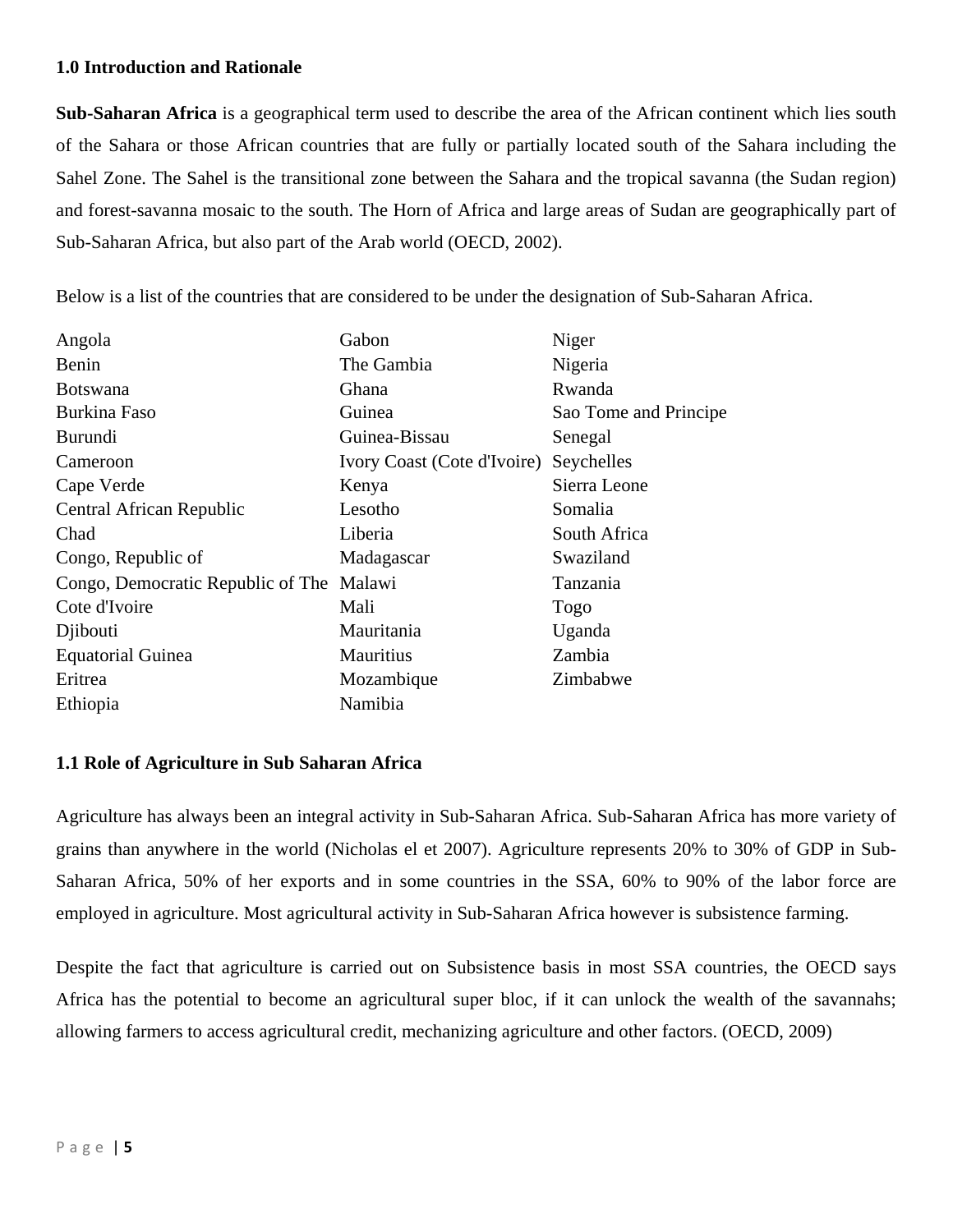#### **1.2 Motivation of the paper**

Apart from a few countries like South Africa, Zambia and Botswana which don't entirely rely on Agriculture; most economies in Sub Saharan Africa rely on agriculture and are strengthening their economies to be fully Agro based<sup>2</sup> economies (Kofi Konadu Apraku, 2007). Despite this, tradability of agriculture however has remained low in the region and agriculture has continued to be carried out on a subsistence<sup>3</sup> basis with much emphasis being put on production of staple food crops for local consumption than producing cash crops for sale. A few Agricultural cash crops are however produced and exported by countries within SSA although their production is characterized with fluctuating production figures and the respective outputs are exported in primary or semi processed form which attracts little value consequently leading to low agriculture yields. A look at Uganda for instance, one of the SSA countries shows that export figures of her traditional<sup>4</sup> exports have not had considerable increases and in some cases have had a negative trend as presented in the table below.

 **Table 1: Production figures of selected cash crops in Uganda; for 2004 to 2008** 

| Commodity           | Unit       | 2003    |         |        | 2004    |         | 2005    |         | 2006    |         | 2007    |
|---------------------|------------|---------|---------|--------|---------|---------|---------|---------|---------|---------|---------|
| <b>Traditional</b>  |            |         |         |        |         |         |         |         |         |         |         |
| <b>Export Crops</b> | <b>USD</b> | Vol     | Value   | Vol    | Value   | Vol     | Value   | Vol     | Value   | Vol     | Value   |
| Coffee              | Tonne      | 146.299 | 100.233 | 59.983 | 124.237 | 142.513 | 172.942 | 126,887 | 189.830 | 164.540 | 265,853 |
| Cotton              | Tonne      | 16.762  | 17,755  | 29.293 | 42,758  | 30.403  | 28.821  | 18.480  | 20,474  | 16.230  | 19,571  |
| Tea                 | Tonne      | 36,669  | 38,314  | 36,874 | 37,258  | 36,532  | 34.274  | 30.584  | 50,873  | 44,015  | 47.629  |
| Tobacco             | Tonne      | 24,669  | 43,042  | 27,843 | 40,702  | 23,730  | 31,486  | 15,794  | 26,964  | 26,384  | 66,301  |

 *Source: Uganda Coffee Development Authority (UCDA), Uganda Tea Authority, B.A.T (U) Ltd Values: in USD* 

 This has thus presented a setback of not only hindering agricultural trade development but also stagnating efforts on enhancing economic growth within the region since improved tradability of Agriculture is one of the channels sought to enhance economic growth within the region. This paper thus intends to look at ways of enhancing tradability of agriculture in SSA by identifying the bottlenecks and suggesting ways on how tradability of agriculture can be enhanced in order to foster development in Sub Saharan Africa.

 $^2$  Agro based economies are economies whose production output both locally and what is sold outside constitutes majorly of agricultural produce and thus agriculture is the biggest contributor to their GDP

<sup>&</sup>lt;sup>3</sup> Subsistence agriculture is self-sufficiency farming in which farmers grow only enough food to feed their families. The typical subsistence farm has a range of crops and animals needed by the family to eat during the year

 $4$  Traditional Exports are products which have historically featured as, and been the main stay of the export menu of Uganda as primary/raw material exports, for instance coffee, tobacco and cotton.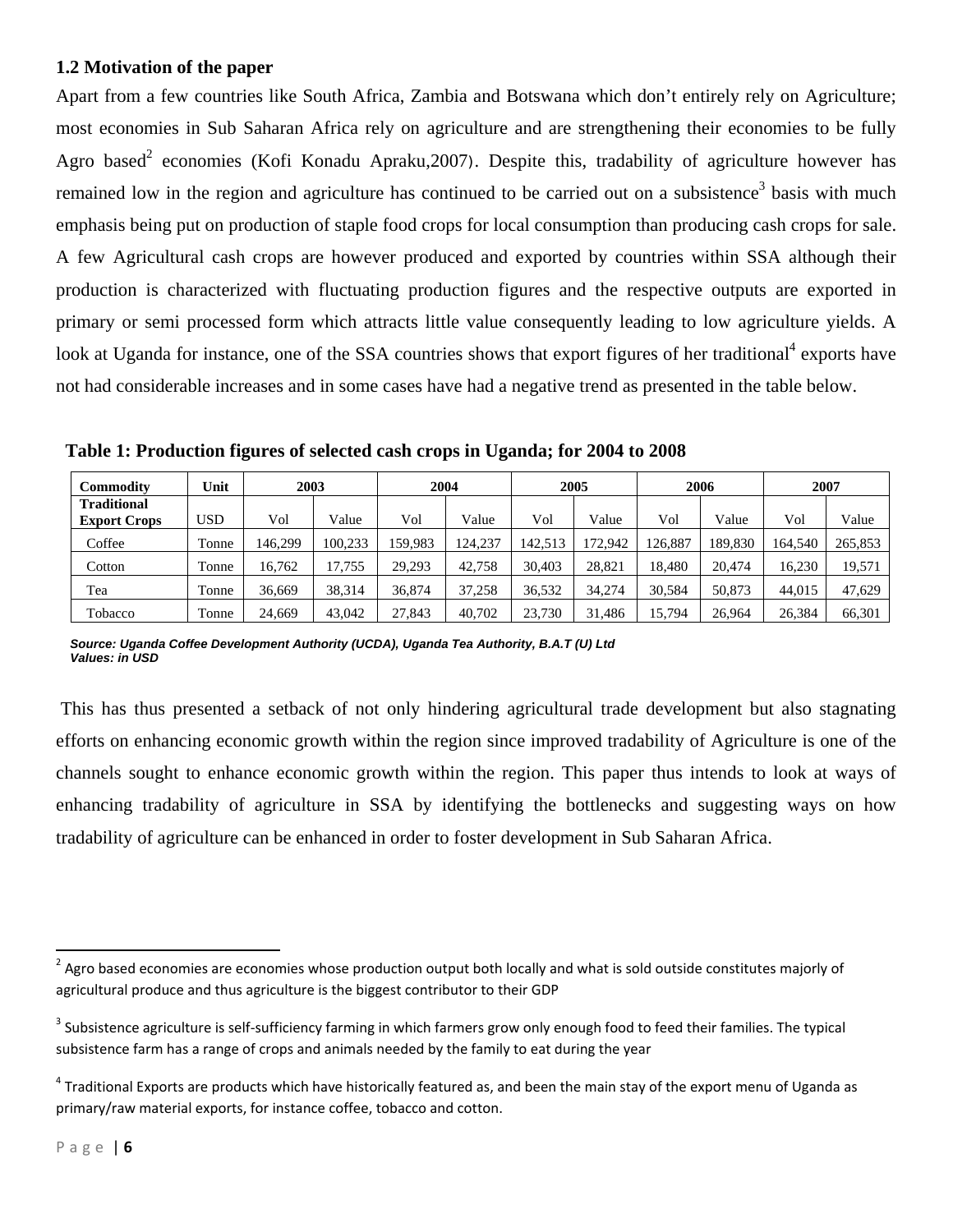#### **1.3 Objectives**

- Examine the potential that exists for increasing comparative advantages of tradability of agricultural products within SSA countries
- Identify the barriers existing against the realization of these comparative advantages and trade potentials for boosting Agriculture in SSA
- Propose trade Policies that can be adopted to address the barriers that are hindering tradability of Agriculture in SSA

#### **1.4 Structure of the paper**

This paper is structured as follows; section 1 gives an overview of the SSA and the role of Agriculture in the development of the region. It later evolves to bring in the motivation of the research paper and its key objectives. Section 2 talks about Agriculture production in the SSA with a particular emphasis on the East African region and the Ugandan economy. This section later shows the existing potential comparative advantages for promoting tradability of Agriculture in SSA. Section 3 provides an outlook on the existing barriers against the realization of the suggested comparative advantages and it also provides global best practices from which SSA can benchmark and later a conclusion is provided in section 4.

#### **2.0 Agricultural Production:**

#### **2.1 In Sub Saharan Africa**

Although tradability of Agriculture has offered opportunities for growth and development in all parts of the world, the hopes and promises attached to rapid liberalization of agricultural trade and finance have not so far been fulfilled in many developing countries, and particularly so in the SSA. In fact, the latter are increasingly becoming marginalized, especially in agriculture (F. Zaal, 2009).

Countries in the SSA particularly LDCs face many difficulties, both internal and external, in their efforts to develop their agriculture and to achieve their objectives of poverty reduction through improving food security and increasing export earnings. At the same time, with the growing integration of markets due to Economic Globalization<sup>5</sup> and liberalization, their economies (SSA) face a more fiercely competitive external trading environment as they continue to export a limited range of primary commodities that are highly vulnerable to instability in supply, demand and a decline in terms of trade.

<sup>&</sup>lt;sup>5</sup> Economic globalization refers to the integration of national economies into the international economy through trade, foreign direct investment, capital flows, migration, and the spread of technology.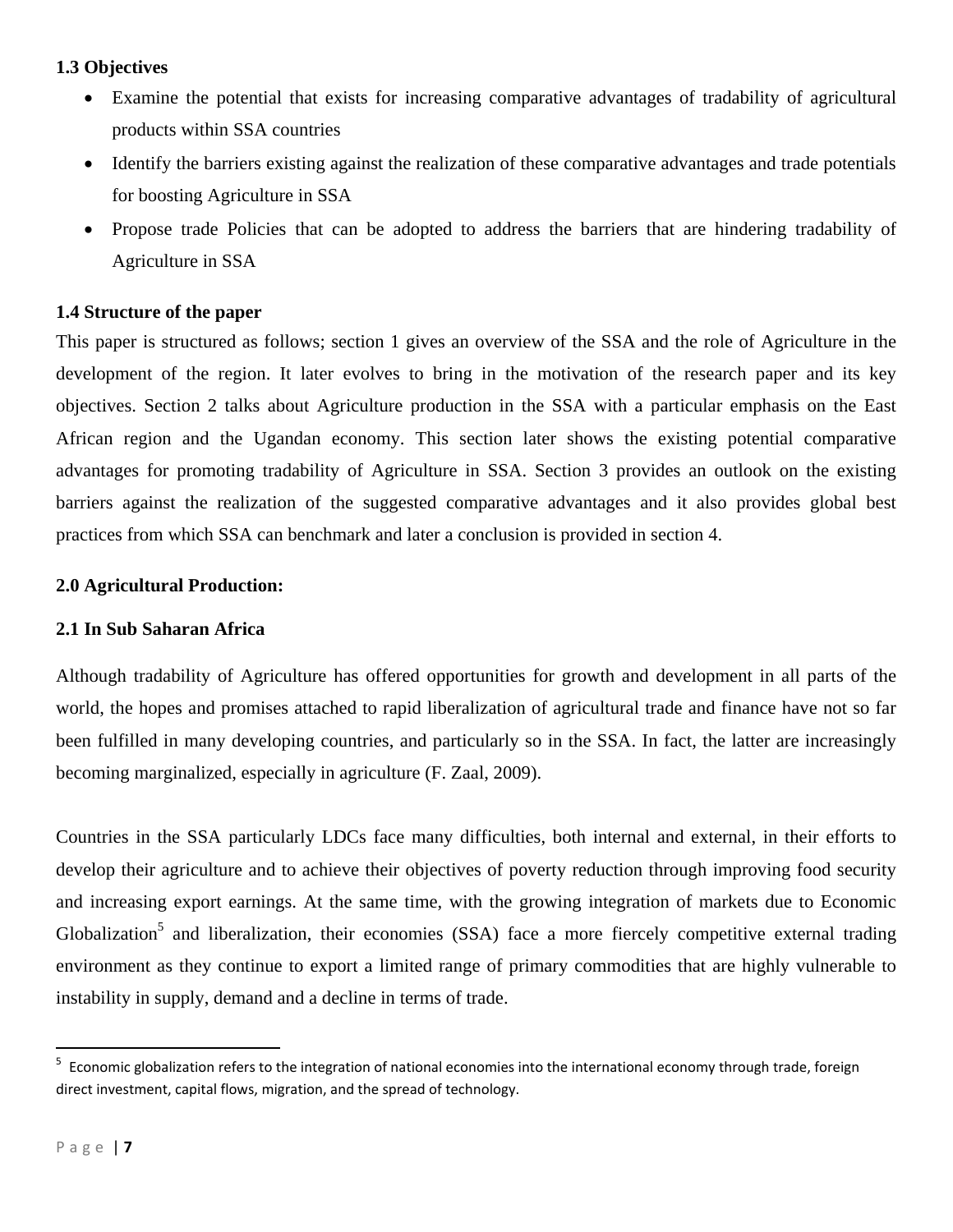Despite the above, agriculture is growing in SSA, although the growth is precarious. In most countries, it is yet to reach the sustained 6% annual rate estimated by NEPAD as necessary to meet the Millennium Development Goal of cutting poverty in half by 2015. Growth needs to be accelerated, secured and used more effectively to promote broadly shared development (NEPAD, 2006).

#### **2.2 In East Africa**

The economies of East Africa are dependent on agriculture. Agriculture as practiced in these countries is largely subsistence and cash crop farming is still on a smaller scale although it is mainly geared for export to foreign countries particularly European Markets. Currently, the leading cash crops exported from East Africa are coffee, tea and horticultural products, which all end up in Europe.

Thus access to the European market is a critical determinant of the success or failure of the agricultural export sector of the countries of East Africa (Nicholas al et 2007) although the European Union is presently reforming its agricultural sector as embodied in the Common Agricultural Policy. Therefore to continue benefiting and competitively accessing this European market, the East African states must come up with an offensive and defensive strategy of which providing better quality products and sustainable supplies should be among the key strategies.



**Figure 1: Production Trends of Selected Cash Crops in East Africa: 2003 to 2008** 

Page | **8 Source: Figure presented from FAO statistics, 2009b**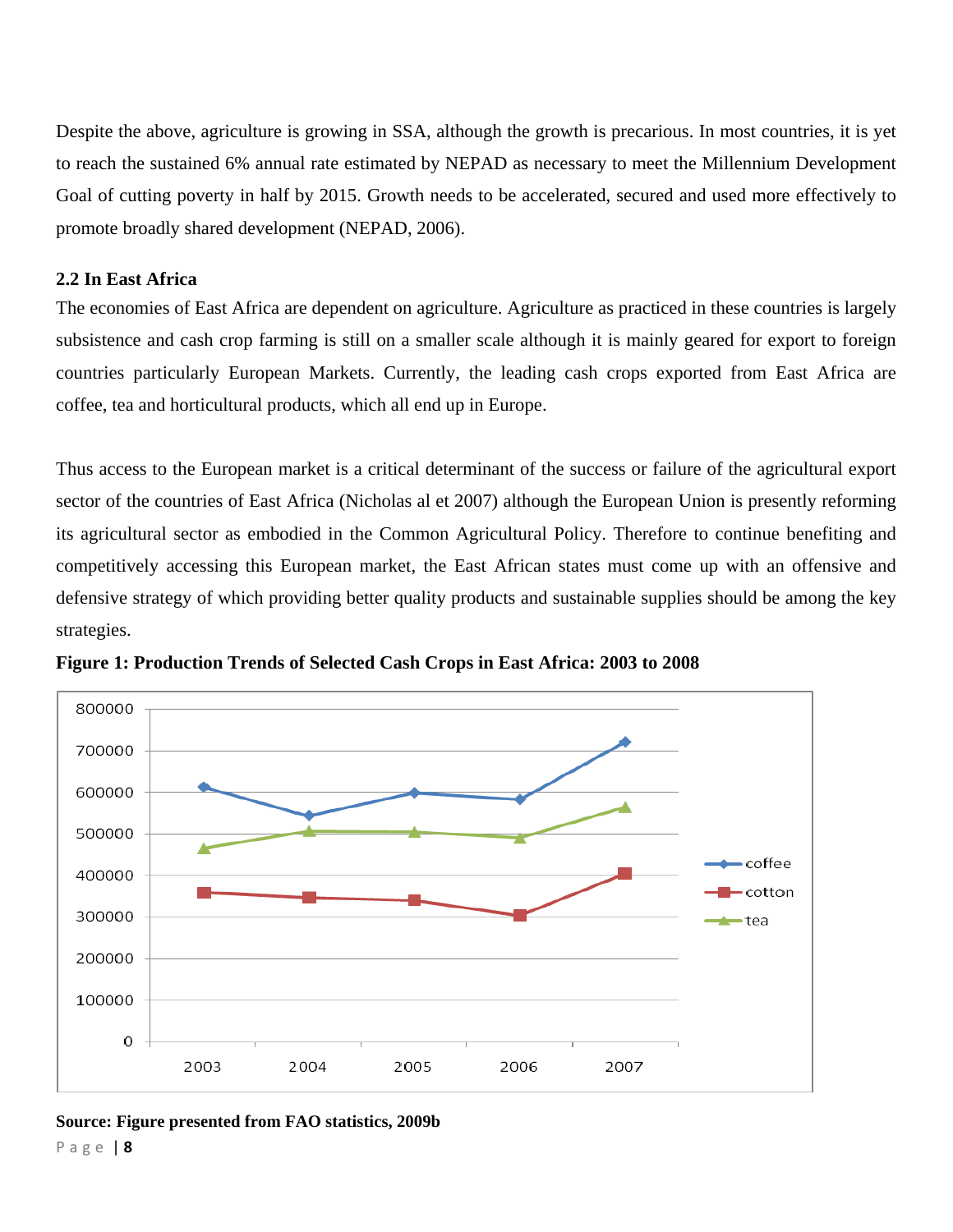From the figure above, production trends for the period considered have been unsteady with large production volumes reported for coffee (above 500,000 Metric Tones throughout the period). For all the three selected cash crops however, between the years 2006 to 2007, a positive growth was reported although not that significant. However, when compared with staple food crop production, food crop production has been above two Million tons per year which justifies that a lot of emphasis is put on food crop agriculture which is for domestic consumption other than cash crop production.





#### **Source: Figure presented from FAO Statistics**

#### **2.3 In Uganda**

While agriculture accounted for 56% of the Ugandan economy in the mid 80s, with coffee as its main export, currently it only accounts for about 23% of gross domestic product (World Bank, 2009). Much as its dominancy in the Ugandan economy has declined, agriculture still plays an important role, directly or indirectly, by providing a livelihood to almost 90 percent of the population. Export figures of both the traditional and nontraditional<sup>6</sup> exports shows that Uganda's export base is still dominated by agricultural products although there are a few non-agricultural products as presented in the table below:

 $6$  Non-traditional exports are exports other than the unprocessed traditional exports.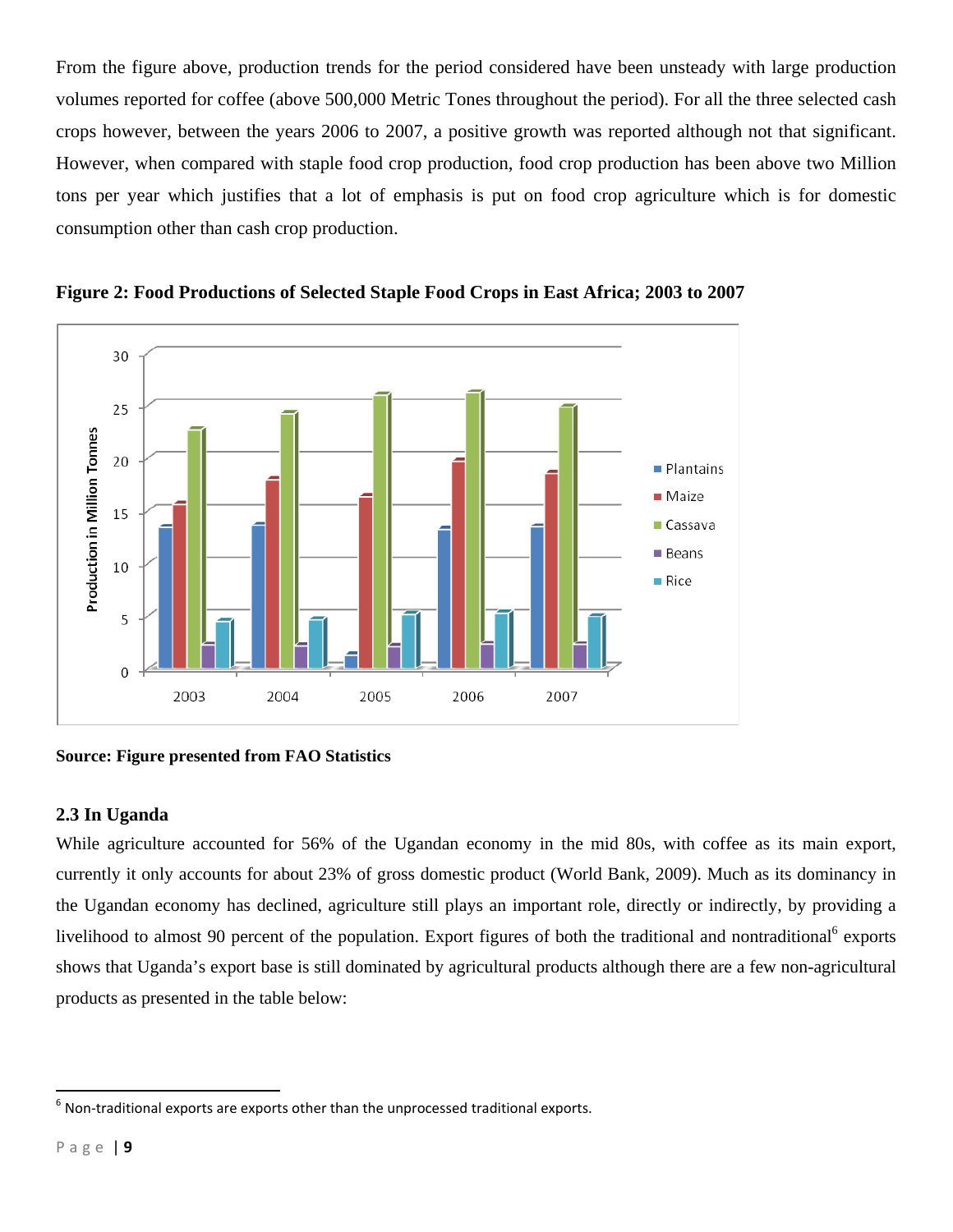#### **Uganda: Traditional and Non-Traditional Exports by Volume and Value (US\$ '000) Commodity Unit 2003 2004 2005 2006 2007 Traditional Export Crops** Vol Value Vol Value Vol Value Vol Value Vol Value Coffee Tonne 146,29 9 100,23 3 159,983 124,237 142,513 172,942 126,887 189,830 164,540 265,853 Cotton Tonne 16,762 17,755 29,293 42,758 30,403 28,821 18,480 20,474 16,230 19,571 Tea 10 | Tonne | 36,669 | 38,314 | 36,874 | 37,258 | 36,532 | 34,274 | 30,584 | 50,873 | 44,015 | 47,629 Tobacco Tonne 24,669 43,042 27,843 40,702 23,730 31,486 15,794 26,964 26,384 66,301 **Non-Traditional Exports**  Maize Tonne 60,298 13,724 90,576 17,896 92,794 21,261 115,259 24,114 101,233 23,816 Beans and other Legumes Tonne 18,070 5,235 26,233 8,968 28,332 8,693 27,087 8,162 22,532 10,099 Fish and Fish products Tonne 26,422 88,113 31,808 103,309 39,201 142,691 36,461 145,837 31,681 124,711 Cattle hides Tonne | 18,565 | 4,925 | 18,502 | 5,409 | 25,349 | 7,064 | 22,214 | 8,032 | 20,942 | 18,114 Sesame seeds Tonne | 4,108 | 2,183 | 4,283 | 2,788 | 7,412 | 4,779 | 7,568 | 4,547 | 5,945 | 5,447 Soya beans Tonne 592 87 468 118 574 126 3,048 609 5,798 1,331 Soap Tonne 11,402 5,553 16,281 7,708 17,072 7,194 11,681 5,530 28,109 14,324 Electric Current 000 Kwh 217,48 6 | 13,778 | 193,104 | 12,075 | 62,577 | 4,465 | 53,019 | 4,855 | 65,927 | 8,696 Cocoa beans Tonne | 4,328 | 7,001 | 5,155 | 6,801 | 7,600 | 9,638 | 7,632 | 10,016 | 9,404 | 15,936 Cobalt Tonne - 0 438 11,548 582 14,320 861 18,063 684 17,325 Hoes and hand tools | '000 | 407 | 580 | 180 | 348 | 466 | 1,159 | 68 | 518 | 55 | 1,117 Pepper 103 | 176 | 394 | 368 | 817 | 594 | 218 | 189 | 194 | 256 Vanilla Tonne 91 13,546 71 6,120 234 6,135 195 4,808 422 6,262 Live animals ( 1000 | 8 | 61 | 37 | 130 | 12 | 29 | 0 | 28 | 23 | 1,551 Fruits Tonne 425 436 1,297 917 3,061 1,158 7,821 1,167 7,361 1,976 Groundnuts Tonne | 4 | 7 | 1 | 1 | 22 | 23 | 63 | 8 | 101 | 148 Bananas 1 | Tonne | 1,646 | 110 | 1,792 | 850 | 2,196 | 806 | 494 | 127 | 1,151 | 430 Roses and Cut flowers Tonne 5,636 22,080 6,092 26,424 6,162 24,128 4,989 20,987 5,267 22,782 Ginger 13 15 14 18 78 4 12 Gold and gold compounds Kg. 3,478 38,446 5,465 61,233 4,241 73,072 6,937 122,579 3,602 65,783 Other Precious Compounds Kg. 22 13,612 0 4,713 2 6 20 117 4 43 Manufactures/Other Products 19. 1.1.4.507 114,507 114,507 183,935 1257,345 127,077 1413,546 Petroleum products Litre 63,645 27,901 65,277 27,904 74,380 32,015 81,977 36,401 87,148 38,553 Sorghum Tonne 141 23 Plastic Products Tonne | | | | | | | | | 8,476 8,276 Animal/Veg. Fats & Oils Tonne 47,491 62,850 Sugar & Sugar Confectionary Tonne 72,772 33,451 Iron & Steel Tonne | | | | | | | | | | | | | | 43,674 | 40,469 **Total 534,10 6 6 665,090 812,857 962,193 1,336,668**

#### **Table 2: Uganda's Traditional and Non-traditional Exports by Value and Volume for 2003 to 2007**

#### **Source: Statistics by Uganda Export Promotions Board**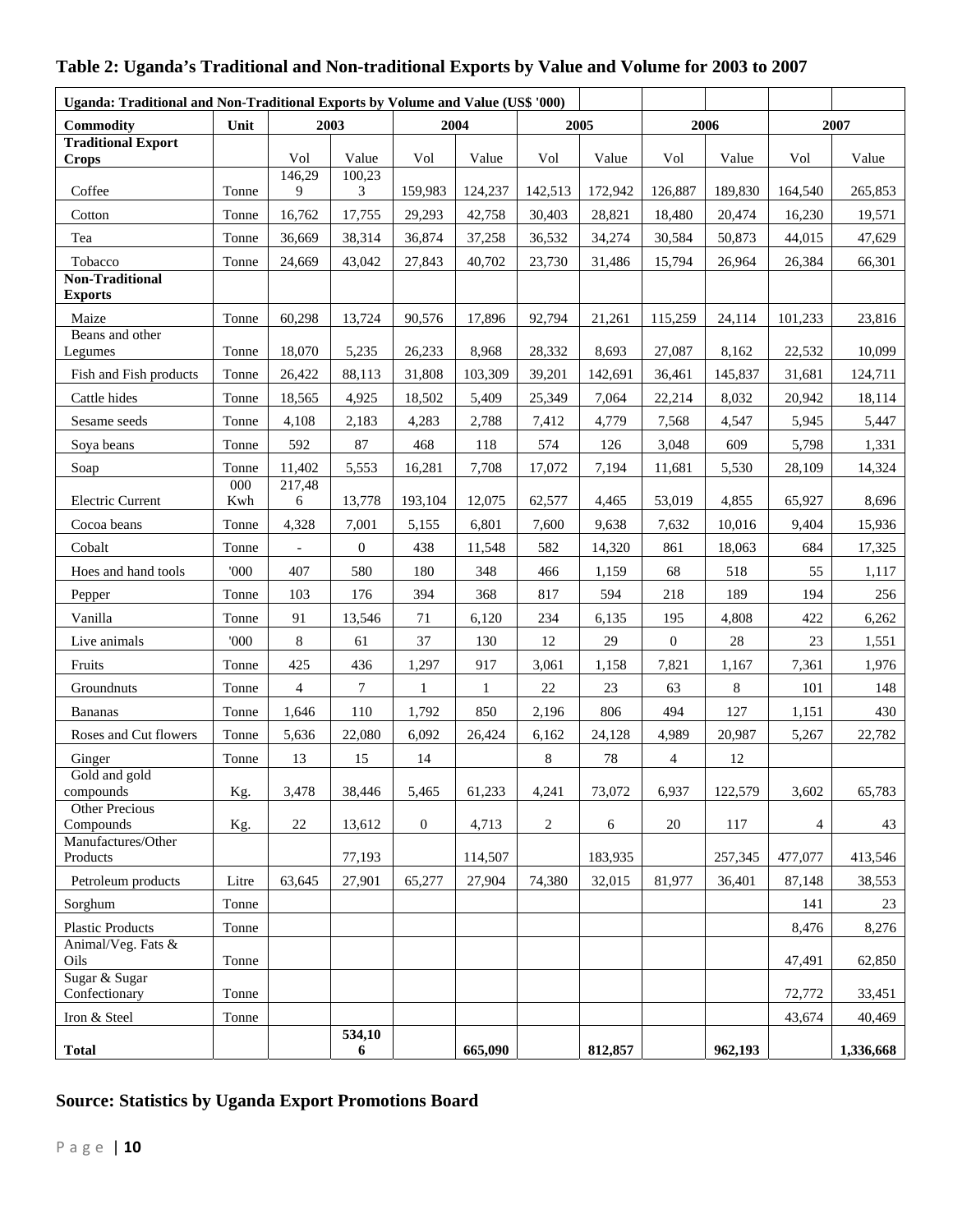The EU and COMESA states are Uganda's major exporting partners and this has been ongoing since 2001.For example, in 2005, the EU constituted 31.1% of Uganda's total export share and was followed by COMESA which accounted for 30.7%. North America and the Asian continents constituted 2.3 and 7.5% respectively (UBOS, 2007)

Agricultural production which is based primarily on small-scale agriculture remains a mainstay of the economy. Uganda's main food crops have been plantains, cassava, maize, sweet potatoes, millet, sorghum, beans, and groundnuts. Major cash crops include coffee, cotton, tea, and tobacco.

| Commodity    | Production      | Imports         | Formal         | Imports as % of | Formal        |
|--------------|-----------------|-----------------|----------------|-----------------|---------------|
|              | $(1000$ Tonnes) | $(1000$ Tonnes) | <b>Exports</b> | Apparent        | Exports as %  |
|              |                 |                 |                | Consumption     | of Production |
| Maize        | 1230            | 33              | 47             | 2.7%            | 3.3%          |
| Cassava      | 4986            |                 | $\overline{7}$ | 0.0%            | 0.1%          |
| Plantains    | 9110            |                 |                | 0.0%            | 0.0%          |
| Beans        | 446             | 3               | 19             | 0.7%            | 4.2%          |
| Rice         | 105             | 63              | 18             | 42.0%           | 16.7%         |
| Wheat        | 17              | 365             | 1              | 95.8%           | 7.4%          |
| Others       | 8867            | 523             | 513            | 5.9%            | 5.8%          |
| <b>Total</b> | 24761           | 986             | 598            | 3.9%            | 2.4%          |

**Table 3: Production figures of selected food crops grown in Uganda in the year 2009** 

#### **Source: FAO, 2009b and FAO, 2009C**

 **Note:** *Apparent Consumption is defined as production plus imports minus exports and non-food uses.* 

#### **2.4 Existing Comparative advantages for tradability of agriculture in SSA**

Although tradability of agriculture is still very low among SSA countries, Agriculture remains the basic pillar of the economies of SSA. About, 30 percent of GDP, more than 40 percent of exports and around 70 to 80 percent of the workforce rely on agriculture (World Bank 2009). Even if structural transformation towards industry and services will ultimately result in a decline of agriculture's relative importance, this will not be possible without substantial growth of agriculture. The opportunities for agricultural development exist and form a greater comparative advantage in tradability of agriculture in SSA, among these includes the following outlined below;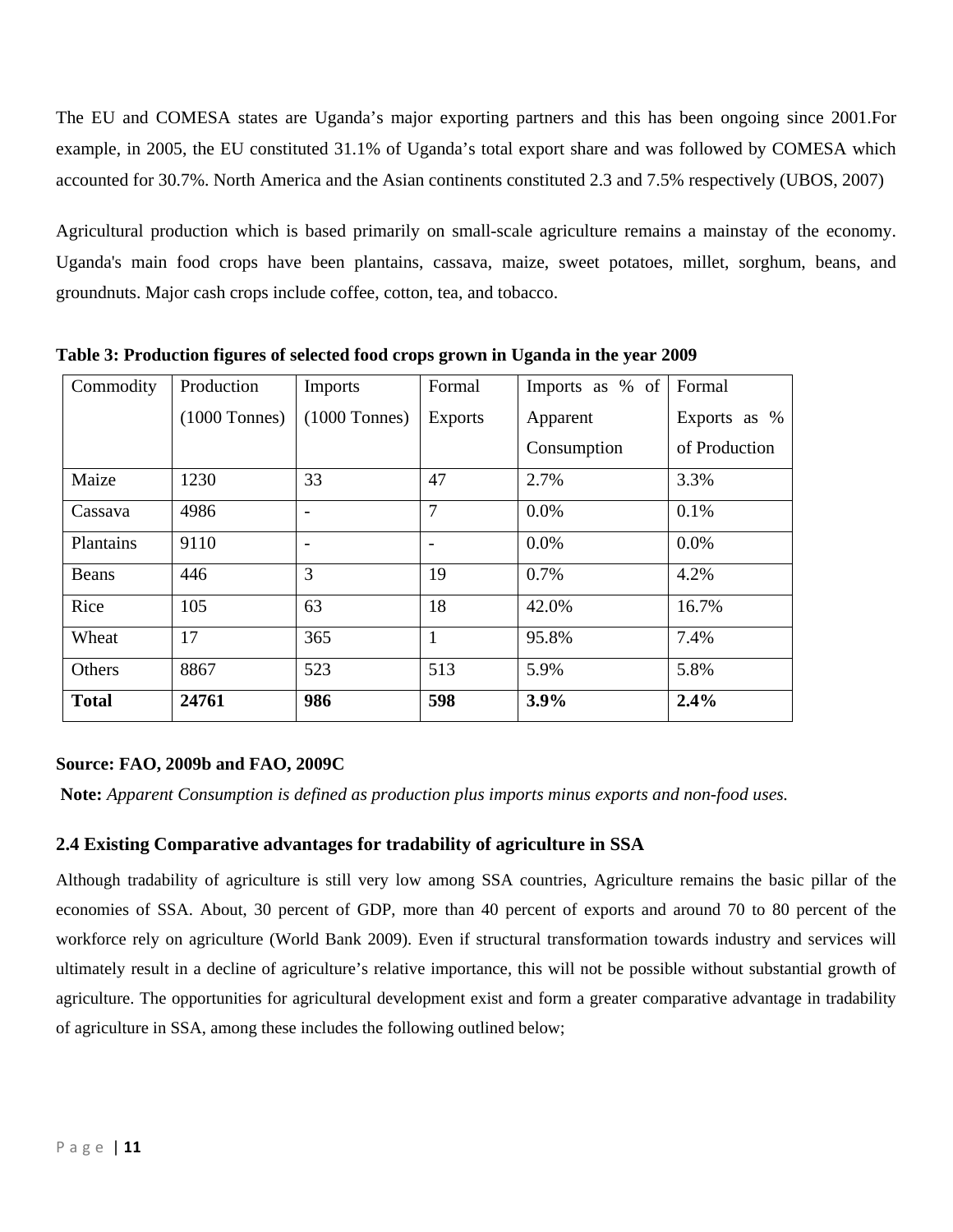#### *2.4.1 Major agricultural demand and market trends in SSA*

Worldwide, market trends for agricultural products are nowadays considered attractive; prices are projected to be 10 to 20 percent higher than in the past decade (OECD and FAO 2009). This is thus a fundamental paradigm change from years ago when it was generally assumed that the long-term negative price trends and terms of trade against agriculture which prevailed for the last century or more would continue.

 Several factors have been pointed out to contribute to this new prospect and among these factors include: Continuous population growth in developing countries, urbanization, increasing incomes and changing dietary patterns in favor of food products have steadily increased demand for agricultural products. It is assumed that world food production has to increase by 70 percent until 2050 in order to meet the ever growing population (FAO 2009b). Thus SSA should utilize this opportunity since it will strongly contribute to the projected increase in demand for agricultural products.

Also in regard to the above, until the year 2050, the SSA population is projected to more than double to almost two billion (FAO 2009a). African cities are also projected to grow by five to six percent annually. This resulting demand growth is favoring African producers who have a favorable selling position due to local preferences for and non-tradability of demanded food (e.g. local tubers and cereals).

#### *2.4.2 Africa's advantages for agriculture*

Although the past track record of agriculture in SSA is not very encouraging, many SSA countries have revealed comparative advantages for agricultural production, and many more have potential advantages (OECD 2008; FAO 2009). Most of the countries which do not dispose of mineral resources have relied, and still heavily rely, on agriculture for exports where some products have maintained considerable market shares – most important are cocoa, coffee and cotton, followed by sugar, tobacco, tea, peanuts, natural rubber and bananas (Ngand Yeats 2008). FAO statistics (2007) show that three countries from the SSA were among the leading producers of cocoa beans and in coffee production, there was Ethiopia, as presented in the table below.

| Rank | Country          | <b>Production(MT)</b> |
|------|------------------|-----------------------|
|      | Ivory Coast*     | 1384000               |
| 2    | Indonesia        | 740006                |
| 3    | Ghana*           | 615000                |
| 4    | Nigeria*         | 500000                |
| 5    | <b>Brazil</b>    | 201651                |
| 6    | Cameroon*        | 179239                |
|      | Ecuador          | 85891                 |
| 8    | Togo*            | 78000                 |
| 9    | Columbia         | 39904                 |
| 10   | Paper New Guinea | 37300                 |

**Table 4: Top ten producers of Cocoa beans worldwide for the year 2007** 

 **Source: FAO Statistics 2009** 

\* Means SSA Country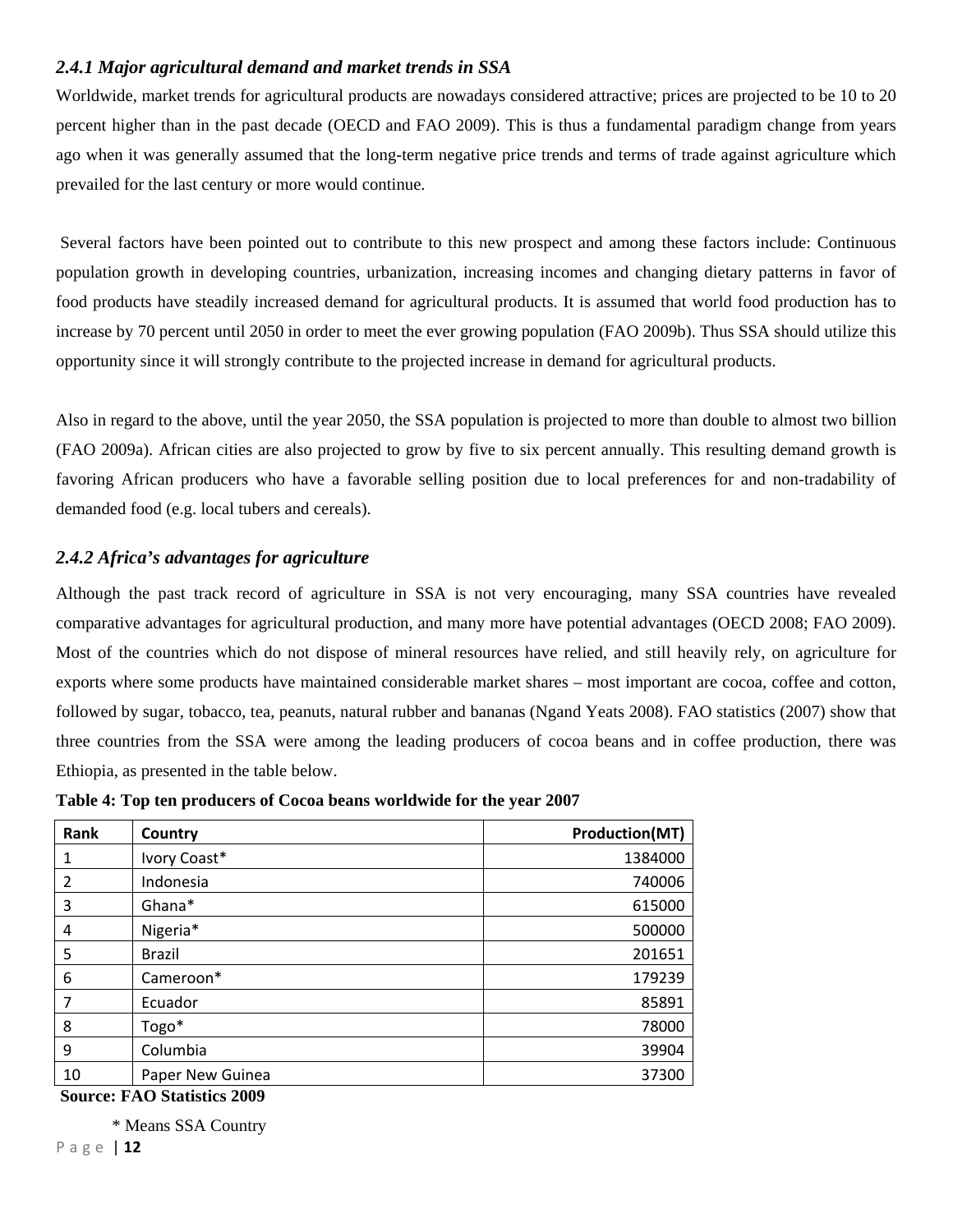The above successes are all important as they are mostly achieved against declining world market prices. In addition, many of those countries in SSA that do have mineral resources such as the Democratic Republic of Congo, Angola, Sudan, Nigeria or Zambia have huge untapped agricultural potentials which once utilized will provide a significant back up for trading of Agriculture.

In addition, SSA as a whole, together with South America, has the largest land reserves, and many of these reserves don't fall into (protected) forest areas (OECD and FAO 2009). For example, in the Guinea Savannah regions alone, only 10 percent of 600 million hectares of cultivable land are presently exploited (FAO 2009b). The potential for increasing yields is also very high. For instance, the gap between average maize yields and yields achieved under good management conditions on demonstration plots amounts to 250 to 500 percent in several African countries (World Bank 2007).With improved low external input technologies, high yield increases can be achieved too.

In addition to the above, SSA has a large untapped irrigation potential, at least in some regions, although information on this are not very reliable. In contrast, for non-agricultural products SSA seems to have lost competitiveness. The share of manufactures in GDP declined from 11 percent to 7.5 percent between 1970 and 2006 (World Bank 2008). Except for a few countries (like South Africa and Mauritius), manufactures do hardly figure as exports. Asian countries, notably China, have taken the lead in manufacture exports since the 1960s, and at present it is unlikely that SSA will gain back market shares – thus SSA should only endeavor to promote agriculture other than industrialization since it is endowed with huge potential for agricultural production and sustainability.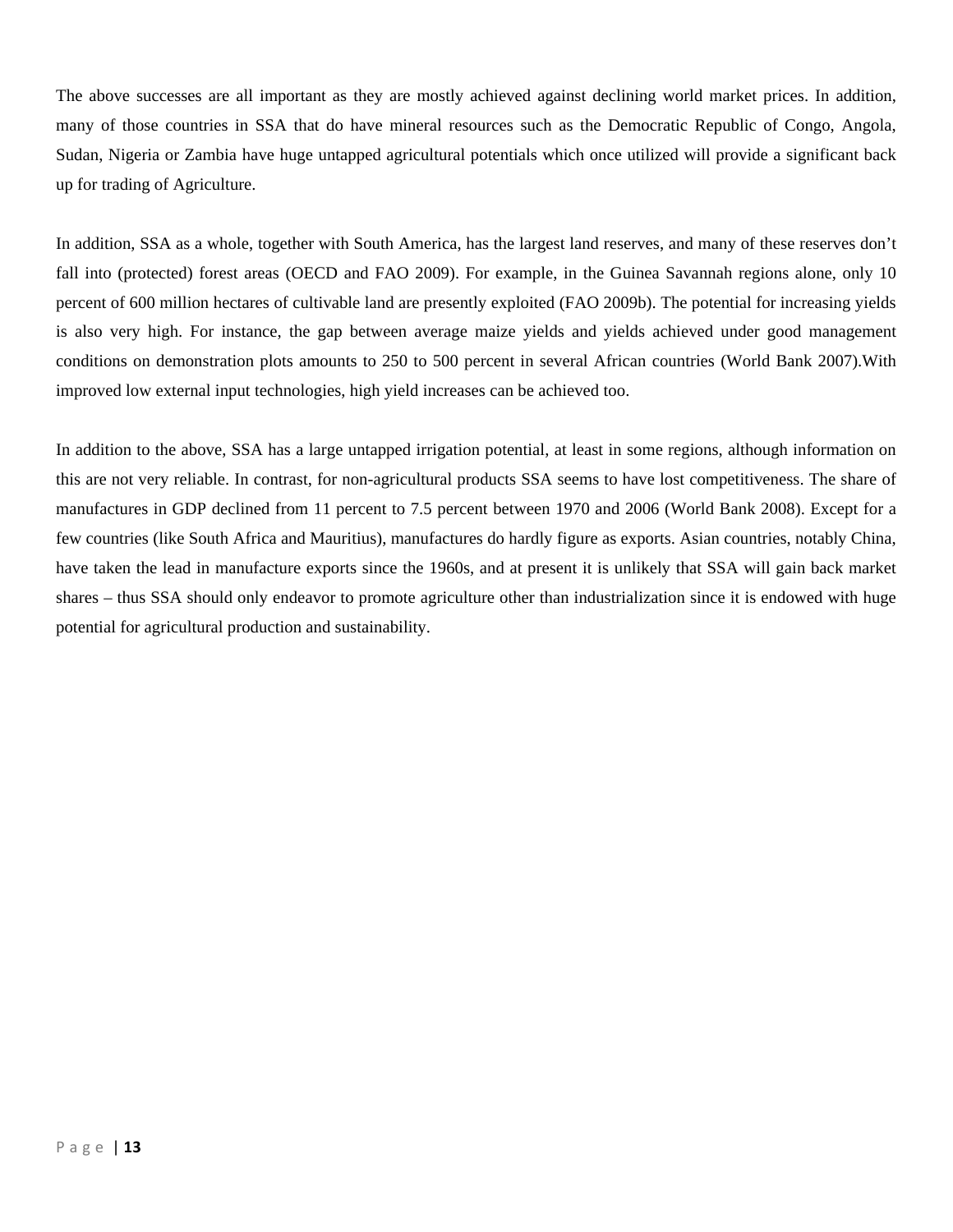#### **3.0 Existing Barriers against the realization of comparative advantages**

Although the previous section argued, "African agriculture is a sleeping giant" (OECD 2008, 7), there are numerous obstacles to release this potential and among these include:

#### *3.1 Poor Historic Record of Agricultural Production in SSA*

The historic track record of African agriculture is quite bad. Production may have grown in physical terms, but less than in most other world regions, and basically due to area expansion. Yields are stagnating and per capita production has declined over decades (FAO 2009a). A snap shot of only two selected food crops; that is maize and wheat show a big variation in production between Africa and America as per the figure below.

#### **Figure 4: Production of Wheat and Maize in Africa and America for the period 2005 to 2007**



**Source: Figure from FAO statistics 2009(a)** 

In addition, the models predicting comparative advantages are based on favorable assumptions about supply elasticities which are mostly adopted from other countries and in reality are difficult to achieve for African farmers. Most traditional export crops have increased less dynamically than in other world regions, and few new export crops have emerged on a larger scale (Ng and Yeats 2003). This thus leaves SSA with only production of their traditional cash crops and perennial food crops as options in agricultural production.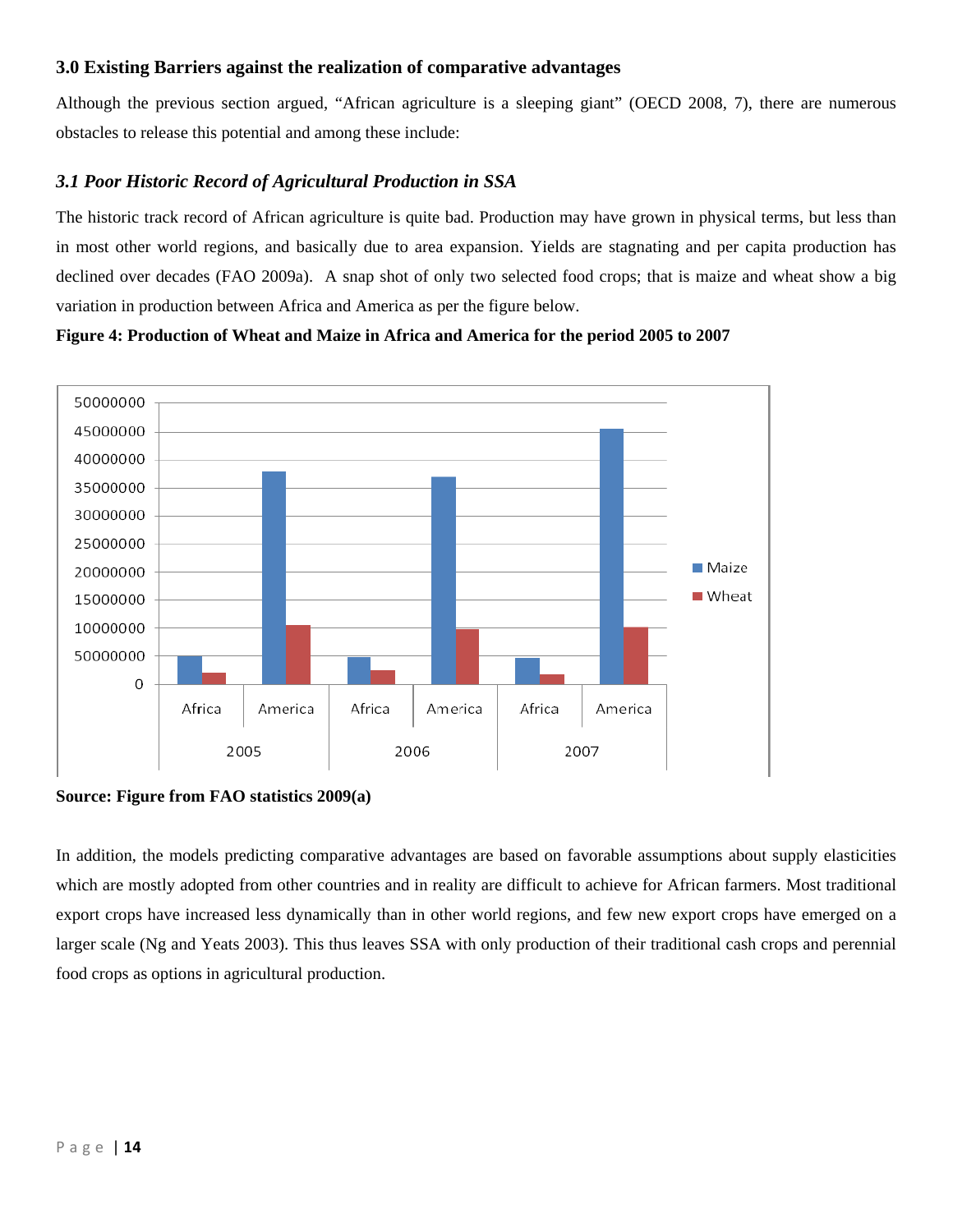#### *3.2 Insufficient Modern Agricultural Technologies*

Modern agricultural technologies are lacking in most areas: mechanization is declining, green revolution technologies have not spread except for a few spots and crops, and fertilizer use is low in the SSA region, roughly about 10 kg/ha compared with 145kg/ha in Asia (World Bank 2007). Development of low-input technologies, probably well adapted to ecological conditions in former times(though this is not enough to prevent hunger),cannot keep pace with the growing population density and ever reducing man/land ratio except in a few areas where special circumstances converged.

#### *3.3 Continuous Soil Mining and degradation*

Around 75 percent of the agricultural area in SSA suffers from severe soil mining and fertility degradation (FAO 2009a). As a result of continuous soil mining and degradation, SSA has now been converted from a food net exporting to a netimporting continent and particularly in the growing urban population which is strongly relying on imports for food security and for higher end consumption. For Instance, Statistics available (FAO,2009,a) show that among the top 20 imports in the East African region, food crops like Maize, Rice and Wheat have been dominant imports in the region as presented in the table below:

| Quantity (Tonnes) |         |         |         |         |  |  |  |  |  |
|-------------------|---------|---------|---------|---------|--|--|--|--|--|
| Food crop         | 2004    | 2005    | 2006    | 2007    |  |  |  |  |  |
| Maize             | 1240731 | 890293  | 589728  | 880893  |  |  |  |  |  |
| Wheat             | 3234711 | 3594830 | 3382270 | 3268652 |  |  |  |  |  |
| Sorghum           | 237569  | 342071  | 449058  | 259459  |  |  |  |  |  |
| Rice Broken       | 342863  | 255159  | 281808  | 237180  |  |  |  |  |  |

**Table 5: Import values of selected Food crops in the East Africa for the period 2004 to 2007** 

**Source: Table from FAO statistics 2009(a)** 

 This disgracefully performance is partially explained by more or less immutable structural factors which include the prevalence of poor soils, ecological disadvantages and disease pressures, including difficult conditions for animal husbandry and resulting problems of integrating agriculture and livestock, all leading to soil mining and degradation thus leading low agriculture yeild. A particular problem is large variations and variability of growing conditions in many parts of the continent, in particular the absence of irrigation and water management.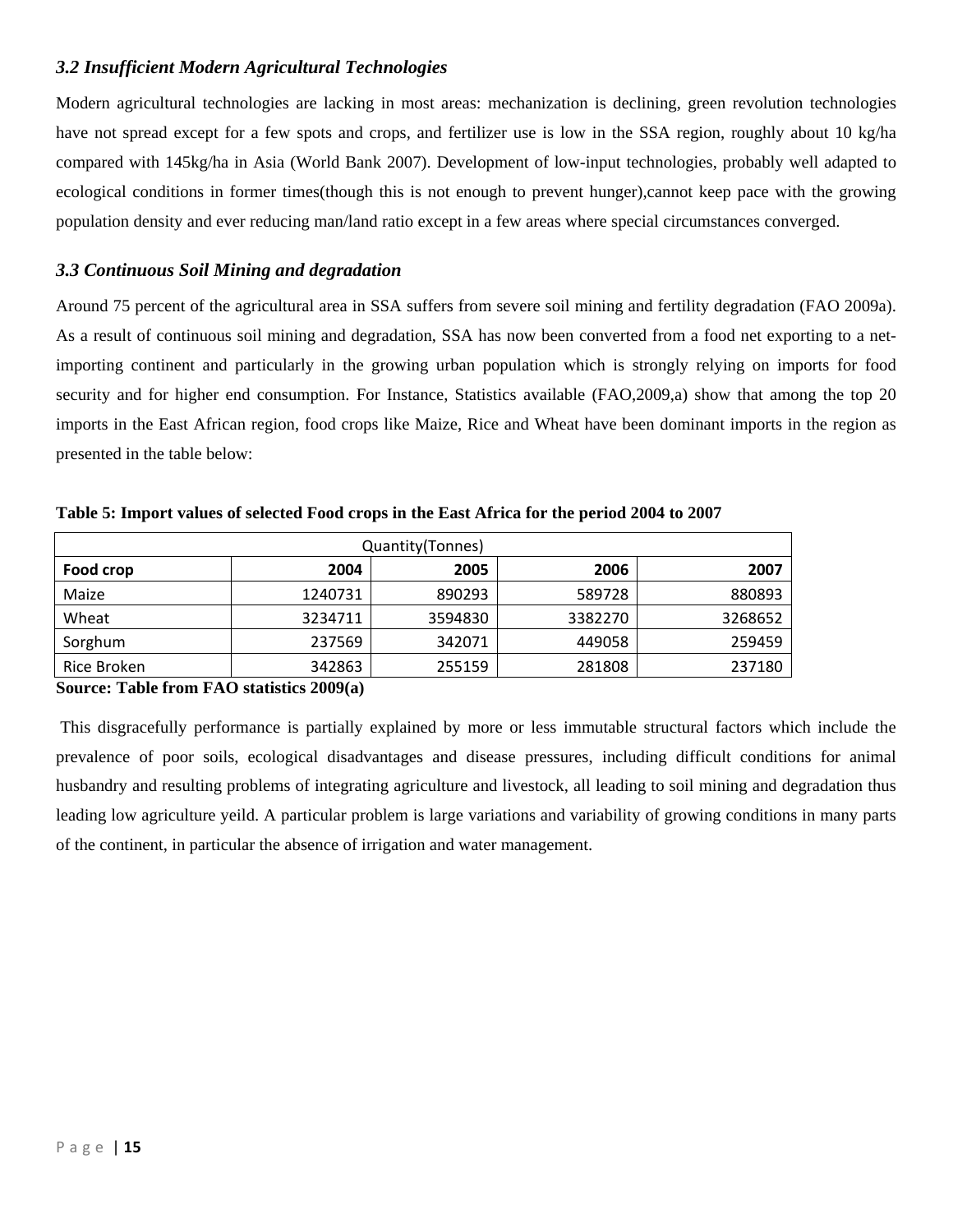#### *3.4 Inappropriate Agricultural market policies*

Policies in SSA have neglected and/or remained unsuccessful to correct for market failures since agricultural markets and institutions are usually not working efficiently. This has been worsened by cases of closure of governmental agriculture marketing parastatals in various countries, for Instance CMB, LMB and the fall of farmers' cooperative unions like Western Ankole Cooperative society, Bugisu Cooperative Society and Zigotti Coffee Limited, all in Uganda. In addition, transport, information, contract and other transaction costs in rural areas are very high. Also the private agribusiness needs appropriate support since it is mostly informal (with a few but important exceptions mostly in South Africa, OECD 2008) and suffers from insufficient access to credit, information, technology, all of which are critical elements for favorable and successful agricultural market policies.

#### *3.5 Small holder farming in SSA*

Another particular challenge for SSA agriculture is the fact that most agricultural producers are smallholder farmers. What has been said about private agribusiness is true for this group of actors: they lack capital, modern know-how, access to finance, information and services. Smallholder households pursue different, partially conflicting production and consumption objectives at the same time, with a high emphasis on reducing elementary survival risks. Without cooperation which is difficult to organize within the farming community – smallholders cannot achieve economies of scale in procurement and commercialization nor negotiate favorable conditions with input and output traders (Collier and Decron 2009).

To support the above, there has been a problem of unavailability of inputs on a timely basis or in the quantity required to boost agricultural yields in most agricultural areas especially the rural parts within the region. This constraint is largely linked to the lack of credit, difficulties in obtaining foreign exchange, lack of risk management and price formation mechanisms, the seasonality of agricultural input requirements, spatial dispersion of farmers, poor transport infrastructure and management inefficiencies of the state-owned companies responsible for single-channel input supply and marketing. The informal seed supply system in most SSA countries is the dominant source of seed/planting materials for resourcepoor farmers in marginal areas and has proven to cope better with a disaster situation compared to the formal seed sector.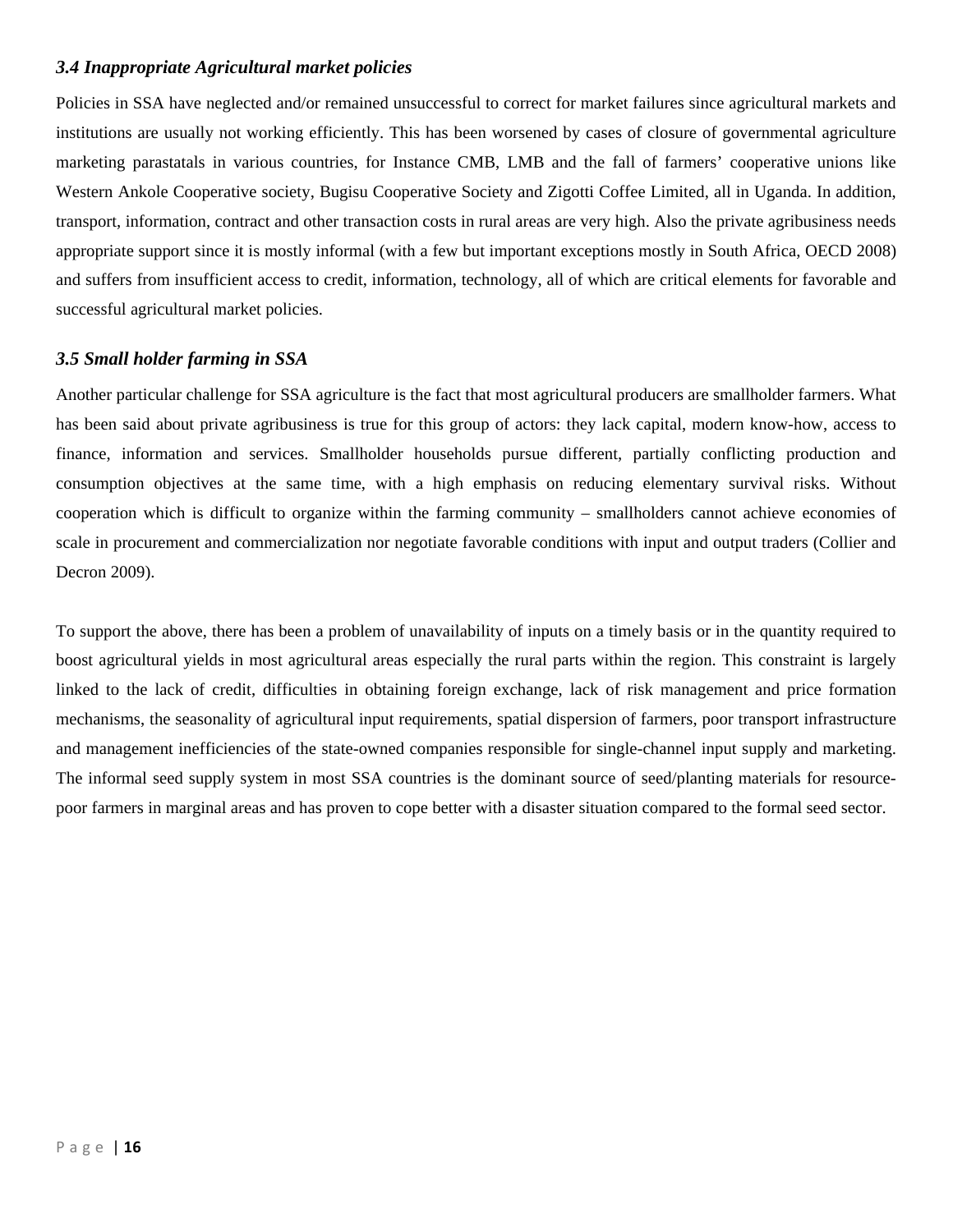#### *3.6 Weak Institutional capacity for research and extension*

In most LDCs and the SSA region at large, the institutional capacity for agricultural research and extension is very weak. As a result, the technology available is insufficiently adapted to local conditions and research results do not come up with a variety of technological solutions adapted to the range of socio-economic and agro-ecological conditions existing in the respective regions, perfect examples include: the differing technical needs of small and commercialized farmers. Lack of technological alternatives is often mentioned as a constraint to irrigation development (for instance. different models of irrigation pumps, suited to the needs of different users have never been established by the respective countries which need irrigation). Where techniques and technologies developed by research are made available, their dissemination is faced with a number of difficulties such as the poor delivery of the extension and training services that are not necessarily targeted to the appropriate users.

#### *3.7 Infrastructural public expenditure and Domestic Resource gap*

SSA countries particularly the LDCs face a major domestic resource gap in generating the investments needed to achieve their developmental objectives in agriculture as per the MDGs. In many LDCs economies, much public expenditure on agriculture is in the form of subsidies, leaving little public funding for the creation of new assets, for maintenance or for other growth-producing expenditure. The result is that many agricultural support services barely function, rural roads are impassable for much of the year and this makes market accessibility by rural farmers difficult, farm machinery is mostly inoperable and irrigation schemes are crippled. Most of the required investments expected from the private sector have not fully materialized. In this regard therefore, public investment is an indispensable pre-condition and catalyst for and complement to private investment, involving basically investment in agricultural research and public infrastructure.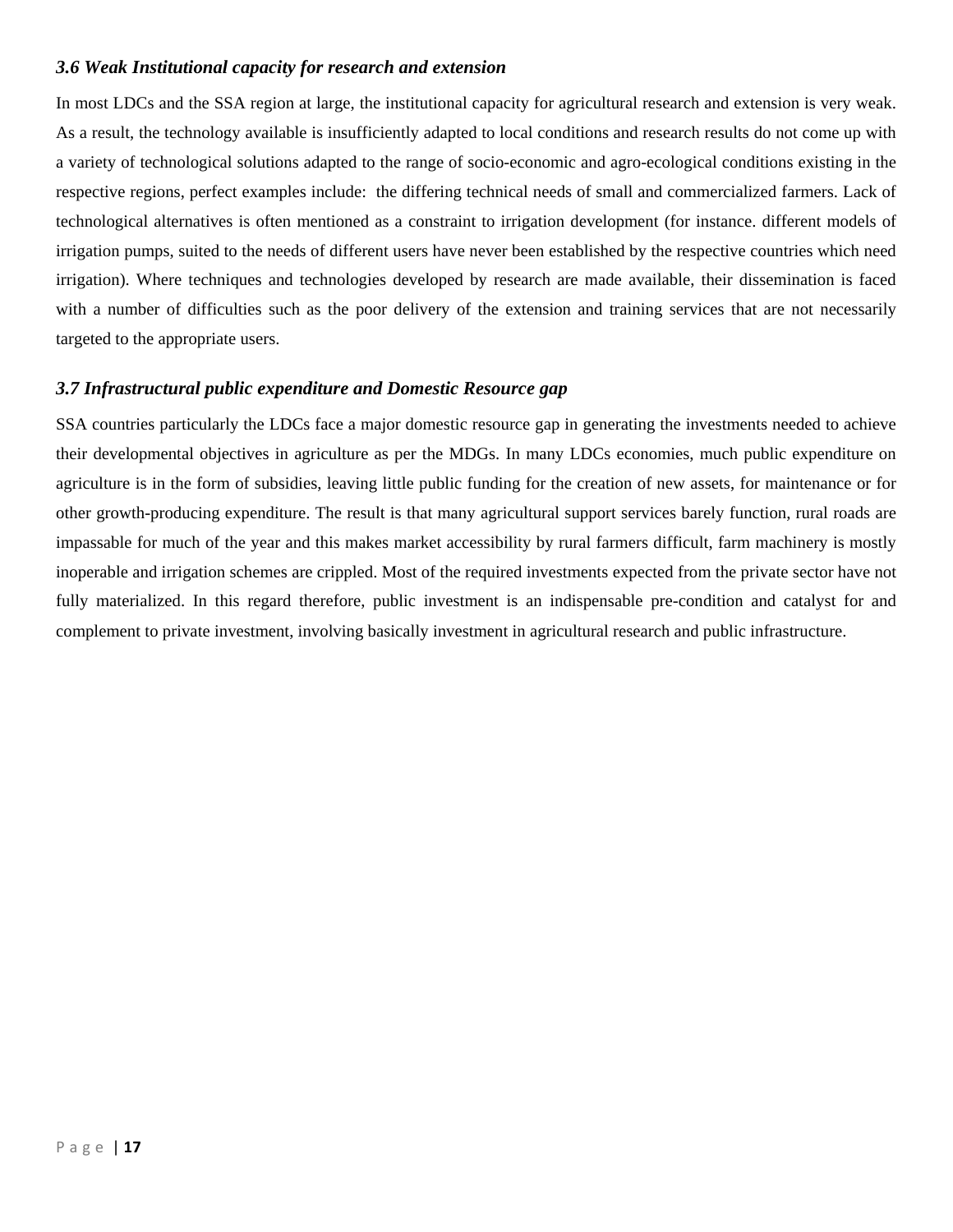#### **3.8 Global best practices from which lessons can be derived by the SSA Region**

For agriculture to develop, a renewed emphasis is required on policies and on building appropriate institutions just like it is in leading agricultural producing nations like USA, Spain, Syria, Italy and the rest. Below are among the cited agricultural practices worldwide from which SSA can derive lessons.

#### *3.8.1 Appropriate Government intervention in Agricultural markets*

In many SSA countries, governments have often intervened in markets in inappropriate ways and have invested in state owned production enterprises that have often been inefficient. Reforms have been undertaken to privatize inefficient stateowned enterprises and to eliminate marketing boards and other regulatory agencies in many countries in recent decades, for instance CMB; LMB all in Uganda. However, the historical role of such institutions and the associated provision of these government efforts in agriculture have not always been fully appreciated. For instance since the closure of government agricultural marketing institutions in Uganda, the share of Agriculture in GDP, Exports and growth in the agricultural sector has been declining as presented below for the selected first six years after the closure of Marketing Cooperative Societies in Uganda in the year 1990:

|                                                                | 1990    | 1991    | 1992    | 1993          | 1994    | 1995    | 1996    |
|----------------------------------------------------------------|---------|---------|---------|---------------|---------|---------|---------|
| Share of agriculture in GDP (%)                                | 54.3    | 52.0    | 54.0    | 48.8          | 52.5    | 48.0    | 45.0    |
| Share of agriculture in exports (%)                            | 91.0    | 82.0    | 56.0    | 75.0          | 89.0    | 81.0    | 80.0    |
| Percentage growth of agricultural<br>components (monetary) (%) |         |         |         |               |         |         |         |
| Food crops                                                     | 2.46    | 1.04    | 4.25    | 6.65          | 8.15    | 4.05    | $-4.0$  |
| Cash crops                                                     | $-4.15$ | 25.01   | 0.90    | 0.50          | 17.10   | 17.10   | 28.2    |
| Livestock                                                      | 3.86    | 3.77    | 1.98    | 3.89          | 2.57    | 2.41    | 6.34    |
| Fishing                                                        | 14.84   | 3.99    | 3.90    | 4.20          | $-3.20$ | 6.30    | 4.80    |
| Forestry                                                       | 3.97    | 3.98    | 4.60    | 4.65          | 4.65    | 4.45    | 4.45    |
| Area planted to food crops ('000 ha)                           | 4 2 7 1 | 4 4 2 1 | 4 5 5 4 | 4 6 6 8       | 4819    | 4 8 7 9 | 4 9 5 0 |
| Food production ('000 tons)                                    | 15 5 17 | 14 9 68 |         | 15 357 16 304 | 13 4 52 | 16 697  | 15 409  |
| Per capita $(kg)$                                              | 959     | 901     | 898     | 930           | 749     | 907     | 817     |

|  |  | Table 7 Selected agricultural indicators in Uganda, 1990-96 |  |  |  |  |
|--|--|-------------------------------------------------------------|--|--|--|--|
|--|--|-------------------------------------------------------------|--|--|--|--|

Sources: World Bank: *Uganda: Agriculture*, 1993; World Bank: *Uganda: Growing out of poverty*, 1993; World Bank: *Uganda: The challenge of growth and poverty reduction*, 1996; Ministry of Planning and Economic Development: *Background on the Budget 1997-98*, 1997; Ministry of Planning and Economic Development: *Economics of Crop and Livestock Production*, 1997; Ministry of Finance and Economic Planning: *Key Economic Indicators*, 1996.

In contrast to the above however, world wide experience provides that public sector investment in the development of agriculture input and output markets, agricultural extension and in applied agricultural research have been vital to agricultural development in successful agricultural economies in the world. Institutional reform without investment in these public goods does not produce economic growth in the agricultural sector. Thus SSA countries should consider reviving the above if tradability of Agriculture is to be promoted.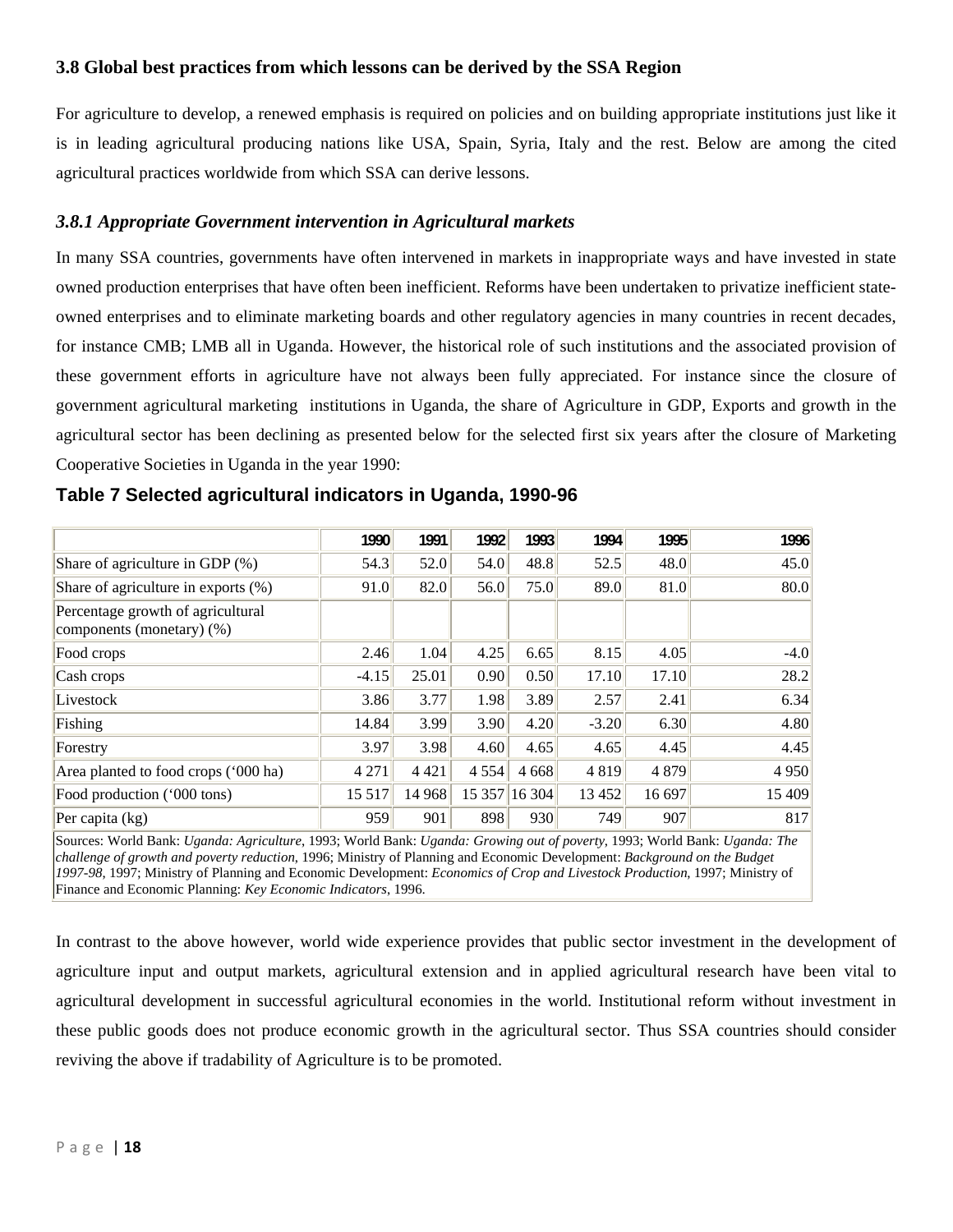In addition; it should be noted that growth is not produced by passive "let the markets<sup>7</sup> work" policies that do not include critical public investment programmes. Therefore, the major lesson that emerges from country experiences is that for agricultural growth to occur, a number of factors need to be in place which will address the "handicap" of the rural sector in terms of infrastructure, social services, technology, marketing infrastructure, and seasonal credit availability, along with the building of an appropriate institutional environment. Evidence provides that in all countries which have been successful in agricultural tradability, infrastructural development has played a critical role. Thus SSA governments should provide the key infrastructures since they boost agriculture.

#### *3.8.2 Reversing the declining trend in investment*

In almost all LDCs in the SSA, official development assistance (ODA) is the main catalyst of investment in agriculture implying that little or none of the local revenues are invested in agriculture (NEPAD, 2008). For instance, although total ODA to LDCs increased from US\$12.4 billion to US\$23.4 billion between 1999 and 2003, the share received by the agricultural sector declined from 19 percent to 15 percent during the same period. In addition still, much of the external assistance to agriculture in the LDCs is in grant form (between 50 to 78 percent) with a slight portion in multilateral commitments (World Bank, 2008). Improving this trend is crucial in ensuring that appropriate agricultural intensification strategies can be pursued in the future. In particular, adequate external assistance is essential to enhance agricultural productivity, which is dependent on the availability of sustainable alternative technologies and farming practices that will not further degrade the natural resource base.

Therefore, backed by the importance of the agricultural sector in the LDCs for poverty reduction and economic growth, current initiatives to provide financial assistance through targeted debt relief and other measures could in part be directed to supporting efforts to develop their sustainable agricultural potential.

#### *3.8.3 Improving market access for agricultural exports*

Many LDCs indicate that the AoA has not brought about any real improvement in market access for their agricultural exports, mainly because; of the erosion of their tariff preferences; the persistence of tariff peaks and tariff escalation in some sectors of particular interest too. In the Doha Round of trade negotiations on agriculture, there was a keen look to ensure that there should be an improvement in market access, especially for those products with a high growth potential and high value. Thus, there was an interest in reducing border protection and tariff escalation in the developed and developing countries and in ensuring that the beneficiaries of preferential arrangements are compensated for the loss or erosion of such preferences and assisted in adjusting to a more competitive environment. The Aid-for-Trade initiative will likely address some of these concerns in the developed world and later can be extended to developing economies in SSA.

 $7$  "Let the market Work policies" are policies aimed at liberalizing the agricultural market, thus leaving the market control in hands of the players without state intervention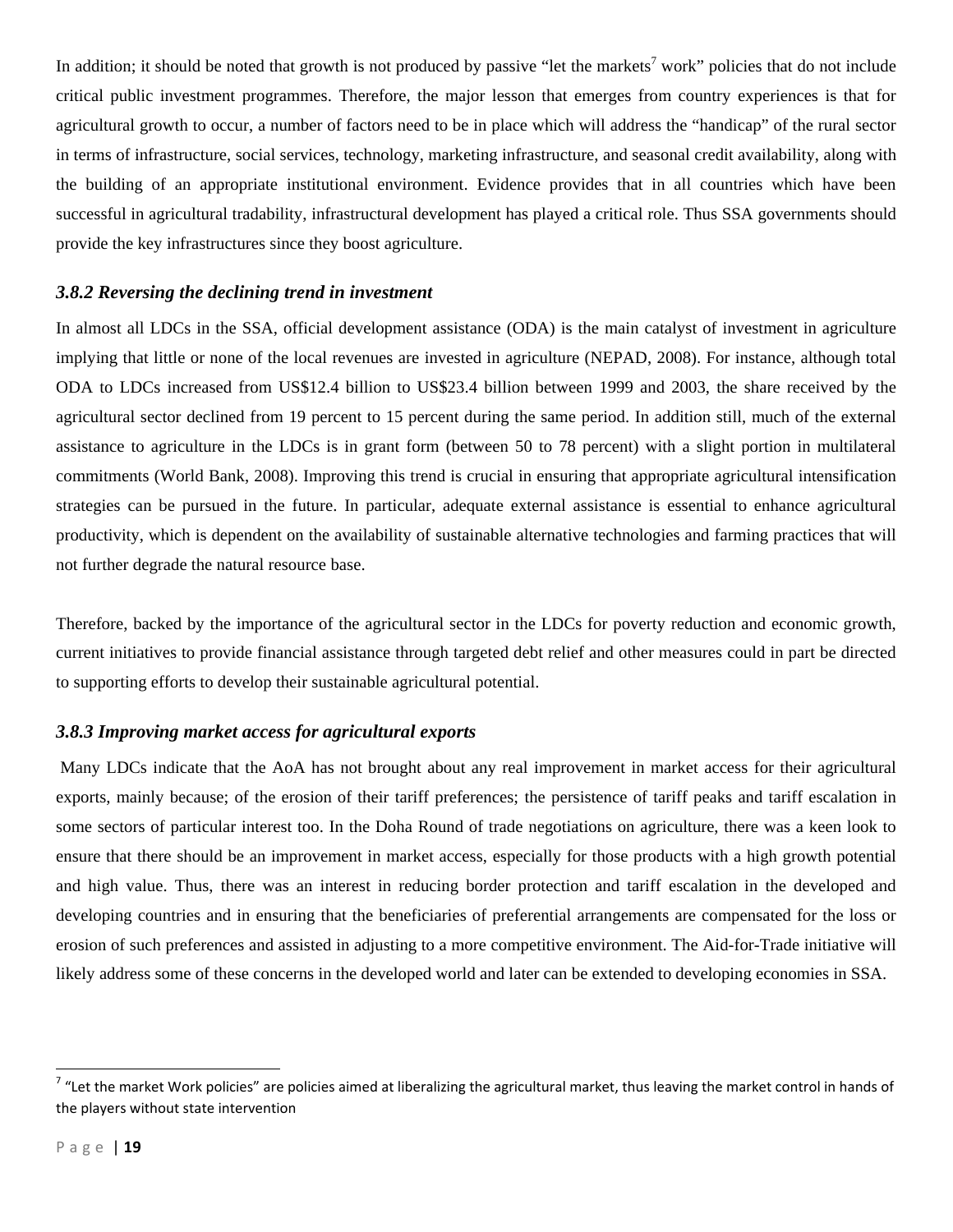#### *3.8.5 Raising of Agricultural safety and quality standards*

Another major challenge faced by the economies in SSA is raising the standards of their exports to at least internationally recognized levels. Because of their poor capacities in scientific research, testing, conformity and equivalence, they face difficulties in meeting international safety and quality standards which are internationally acceptable in all regions of the world. The task is even more daunting when the developed countries, on risk assessment grounds, adopt higher standards than those currently recognized by international standard-setting bodies. Moreover, rising consumer concerns in the affluent countries over food safety and quality compounds the difficulty of the SSA economies in meeting ever higher standards. Fulfillment of the promises of financial and technical assistance to LDCs, and other developing countries, in respect of SPS/TBT standards is thus important to them.

#### *3.8.6 Capacity building for agricultural trade in SSA*

Economies in SSA have neither the institutional capacity nor the human resources to face all the challenges or take full advantage of the opportunities flowing from the multilateral trading system, and to participate fully as equal partners in new WTO negotiations on agriculture. Technical and financial assistance to build capacity is therefore essential, especially in the following areas: (i) developing and strengthening institutional capacity to meet international standards, for instance on food safety and quality; (ii) strengthening the capacity in multilateral negotiations, in particular assisting them to deal with problems confronted in honoring their WTO commitments, including follow-up of decisions in their favor, and to take advantage of trading opportunities; (iii) strengthening their capacity to analyze trade issues in the context of the continuation of the reform process; (iv) assisting non-members of WTO to achieve accession on terms consistent with their development and food security needs; and (v) implementing the Integrated Framework for Trade-Related Technical Assistance to SSA economies particularly LDCs as recognized in the WTO Plan of Action for the LDCs adopted in 1996 at the first WTO Ministerial Conference.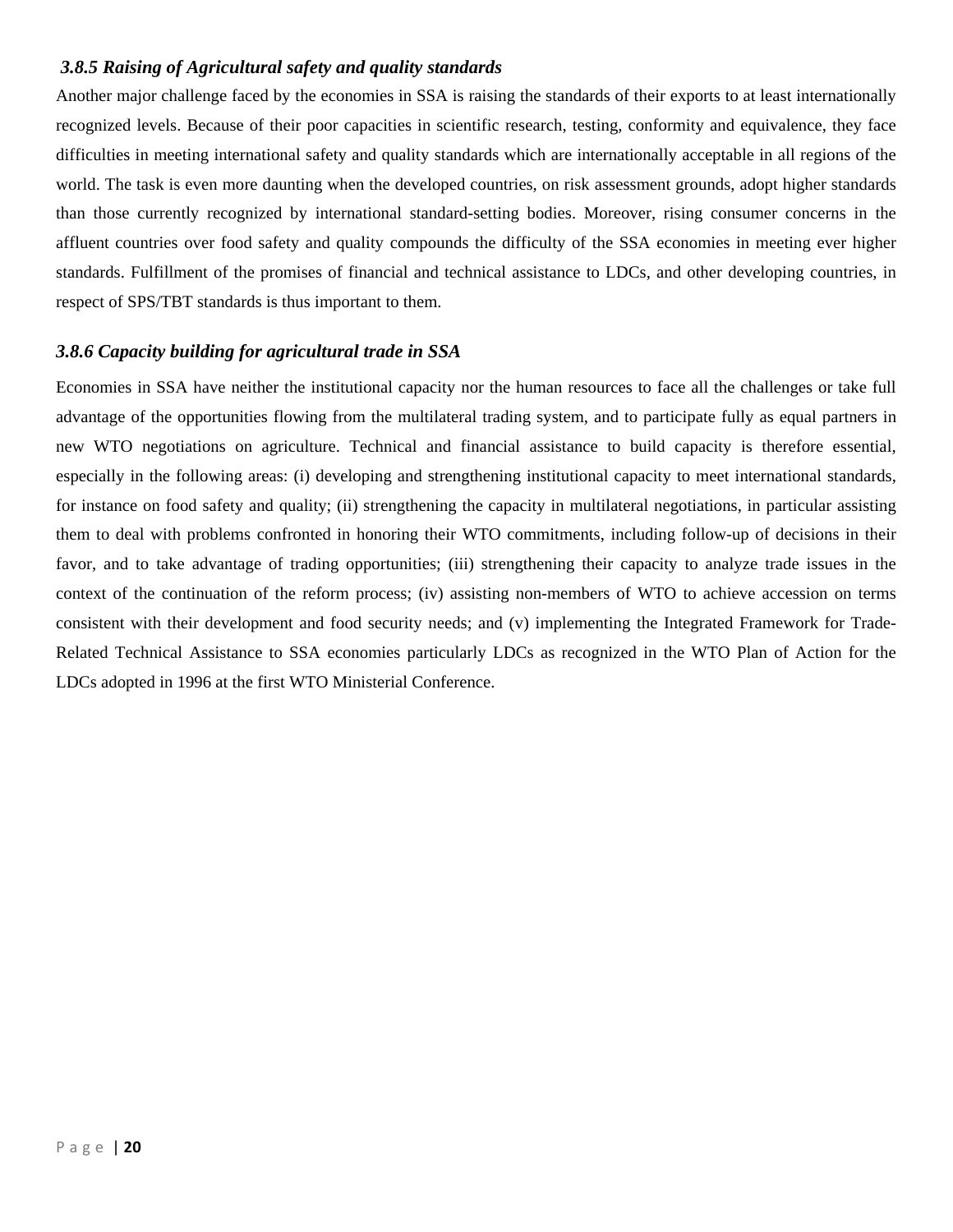#### **3.0 CONCLUSION**

Despite the efforts undertaken by SSA countries which are aimed at transformation and promoting of industrialization and services while undermining agriculture, tradability of agriculture remains a strong pillar of growth if well pursued by SSA countries and thus no development can foster without promoting agriculture first.

The potential for promoting agricultural in particular its tradability within the SSA region exists and it is up to the member states to adopt some of the recommendations highlighted above to unlock the existing agriculture wealth if economic growth is to boom like for instance putting to use the rich unutilized Savannah, mechanization of agriculture and opening up of both local and international markets for agricultural produce are among the key distinct factors which can be utilized to promote Agriculture.

However although, the potential exists, bottlenecks such as insufficient modern agricultural technologies, continuous soil mining, inappropriate agricultural market policies and small holder farming are among the hindrances which if efforts are combined by all member states within the region, can be overcome. With success in agriculture, economic growth and poverty alleviation can be prevailed over as predicted by NEPAD and other institutions which are significantly monitoring the economic growth of the SSA region.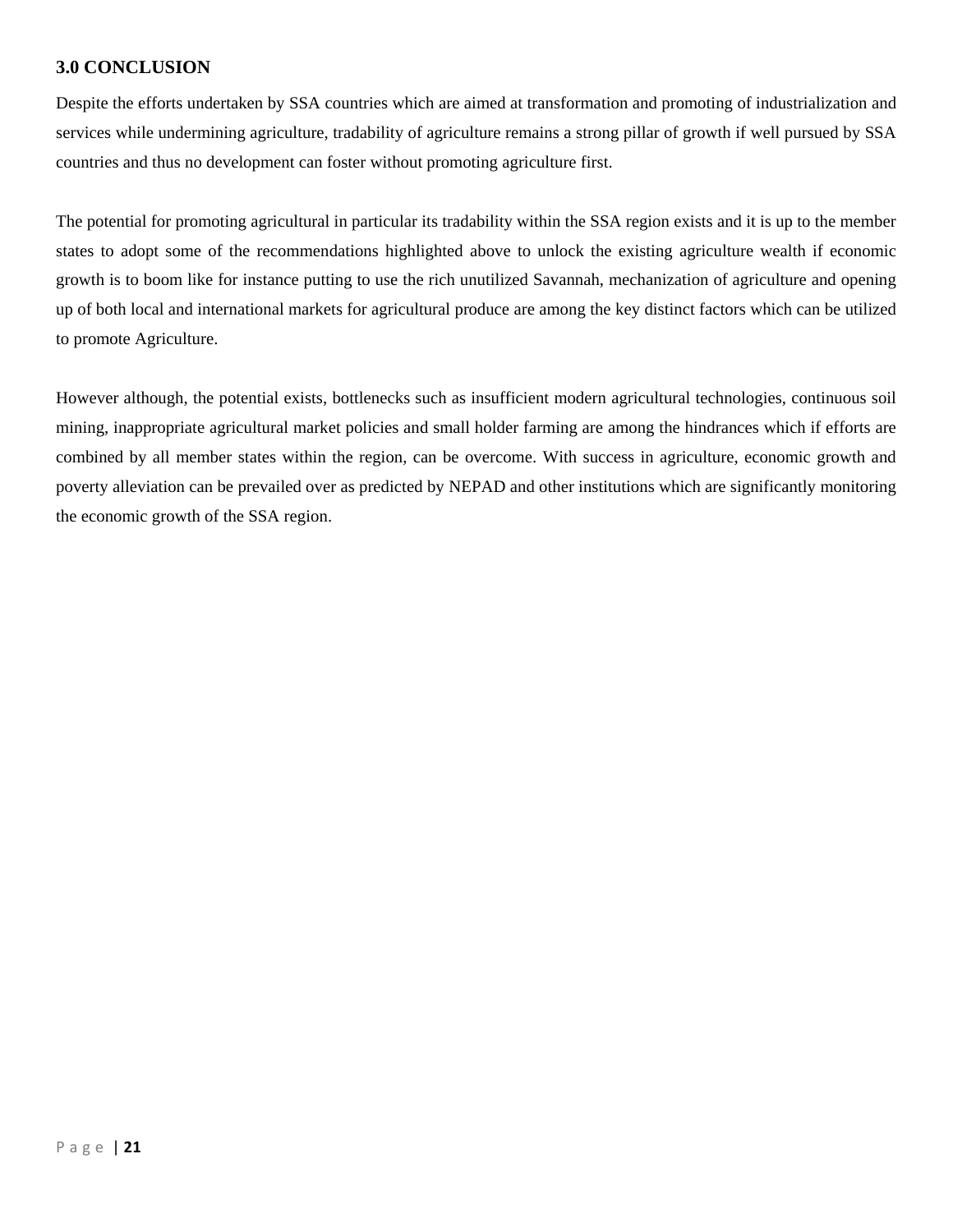#### **4.0 REFERENCES**

Abele, S. and K. Frohberg (2003), *Subsistence Agriculture in Central and Eastern Europe: How to Break the Vicious Circle?,* Halle: Institut fur Agrarentwicklung in Mittel- und Osteuropa.

Anderson, K., W. Martin and D. van der Mensbrugghe (2005), Market and Welfare Implications of Doha Reform Scenarios, in: Will, M. and K. Anderson (eds.), *Agricultural Trade Reform and the Doha Development Agenda,* Oxford: Oxford University Press and the World Bank.

Burger, K. and F. Zaal (2009), *Sustainable Land Management in the Tropics: Explaining the Miracle,* Surrey and Burlington: Ashgate.

Cale, S. and Z. Shaw (2009), *G8 Conclusions on Food and Agriculture 1975–2009,*  http://www.g8.utoronto.ca/references/food-agriculture.pdf.

Clinton, H. (2009), *Remarks at the Clinton Global Initiative Closing Plenary*  http://www.state.gov/secretary/rm/2009a/09/129644.htm.

Collier, P. and S. Dercon (2009), *African Agriculture in 50 Years: Smallholders in a Rapidly Changing World?,*  Expert Meeting on How to Feed the World in 2050, Rome, 12–13 October 2009,

http://www.fao.org/fileadmin/templates/wsfs/docs/expert\_paper/ 17-Collier\_Dercon\_Africa-Smallholders-inchanging-world.pdf

FAO (2009b), *How to Feed the World in 2050, The Special Challenge for Sub-Saharan Africa,* Rome: FAO.Jaffee, S., R. Kopicki, et al. (2003), *Modernizing Africa's Agro-Food Systems: Analytical Framework and Implications for Operations,* World Bank Africa Region Working Paper 44.

NEPAD (2001), *The New Partnership for Africa's Development,*Midrand (South Africa).

NEPAD (2006), *Comprehensive Africa Agriculture Development Programme,* Midrand (South Africa)

Ng, F. and A. Yeats (2002), *What Can Africa Expect from Its Traditional Exports?,* World Bank Africa Region Working Paper Series 26.

OECD (2008), *Turning African Agriculture into a business: A Reader*, Paris: OECD.

OECD and FAO (2009), *Agricultural Outlook 2009–2018,* Paris and Rome

OECD and IEA (2008), *World Energy Outlook 2008,* Paris: OECD and IEA.

Ravallion, M., S. Chen and P. Sangraula (2007), "New Evidence on the Urbanization of Global Poverty", *Population and Development Review* 33, 667-702.

Wiggins, S. (2009), *Can the Smallholder Model Deliver Poverty Reduction and Food Security for a Rapidly Growing Population in Africa,* Expert Meeting on How to Feed the World in 2050, Rome,12–13 October 2009, http://www.fao.org/fileadmin/templates/wsfs/ docs/expert\_paper/16-Wiggins-Africa-Smallholders.pdf.

Page | **22**